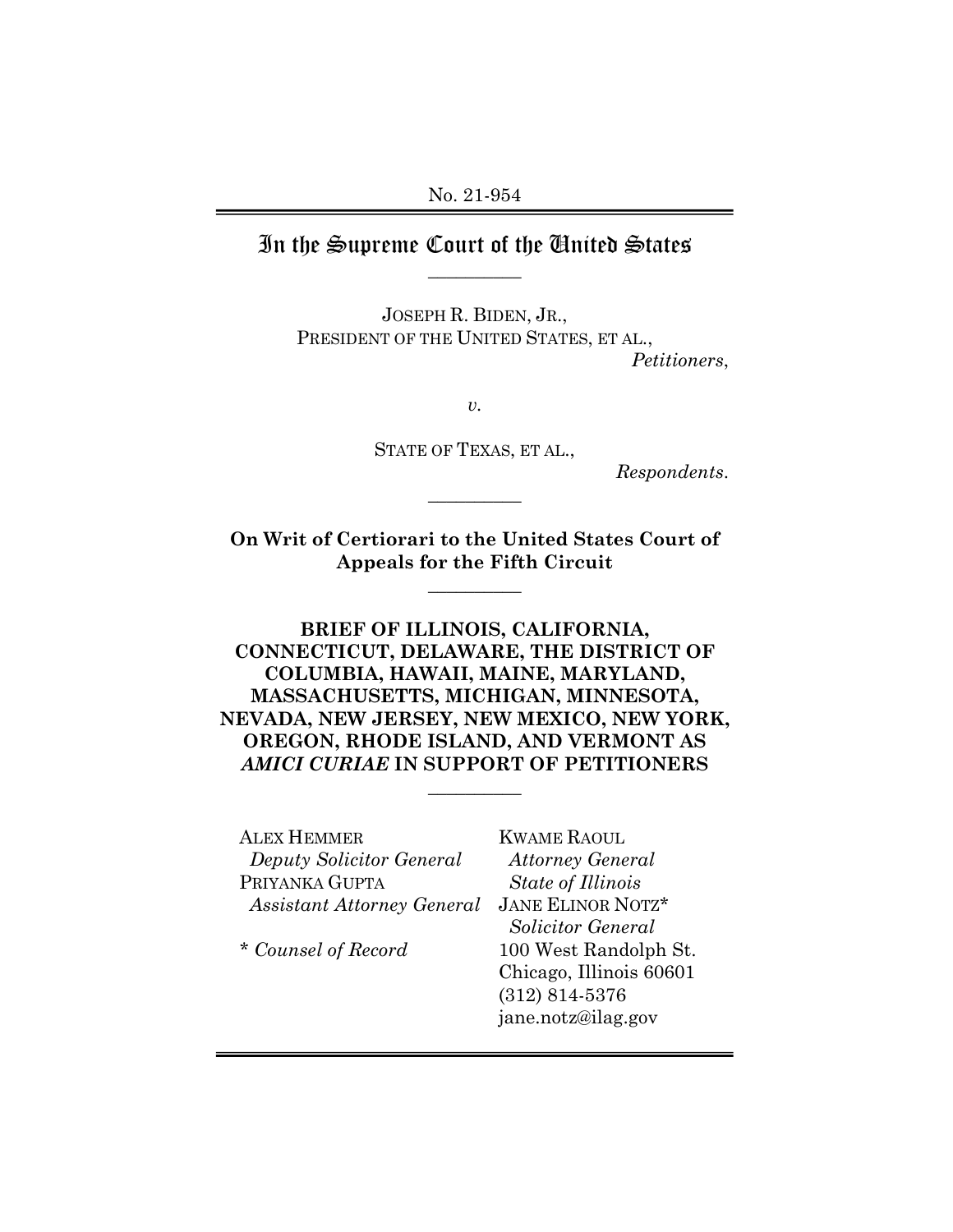## **TABLE OF CONTENTS**

# **Page**

| INTERESTS OF AMICI CURIAE  1                                                                                                              |
|-------------------------------------------------------------------------------------------------------------------------------------------|
|                                                                                                                                           |
|                                                                                                                                           |
| The Decision Below Rests On A Deeply Flawed<br>L<br>Understanding Of The Executive Branch's Pa-                                           |
| A. Congress has granted the executive branch<br>broad authority to parole noncitizens into<br>the United States on a case-by-case basis 5 |
| The executive branch has exercised its pa-<br>B.<br>role authority for decades in a wide<br>range of contexts, including to establish     |
| The court of appeals erred in adopting an<br>C.<br>excessively narrow reading of the<br>executive branch's parole power 17                |
| II. The Decision Below Harms Amici States And                                                                                             |
|                                                                                                                                           |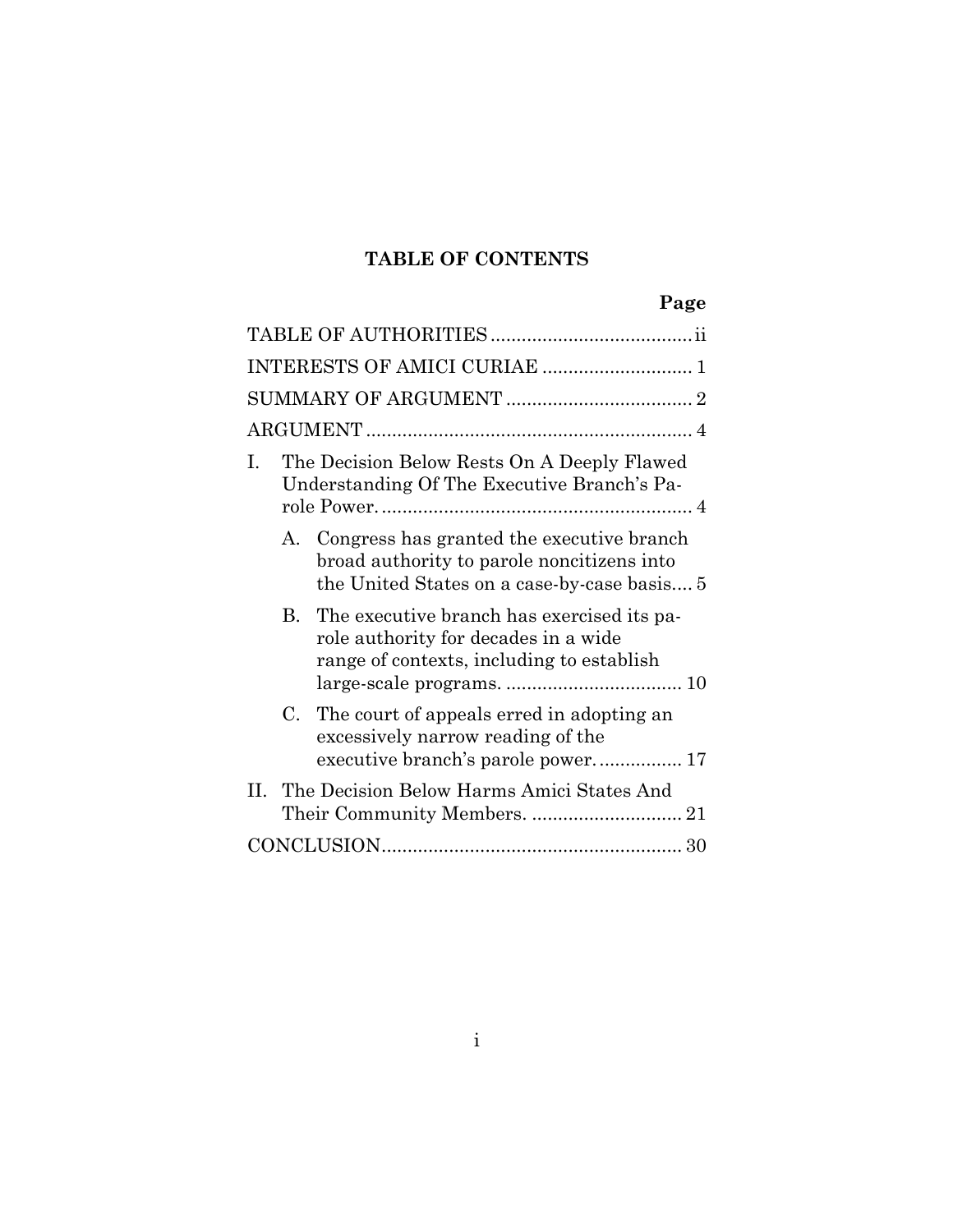## **TABLE OF AUTHORITIES**

**Page(s)**

## **Cases**

| Arizona v. United States,                                                                        |
|--------------------------------------------------------------------------------------------------|
| Babbitt v. Sweet Home Chapter of Communities<br>for a Greater Oregon, 515 U.S. 687 (1995).  6, 7 |
| Matter of $H-N$ -,                                                                               |
| <b>Statutes and Regulations</b>                                                                  |
|                                                                                                  |
| 8 U.S.C.                                                                                         |
| 8 C.F.R.                                                                                         |
|                                                                                                  |
| Cuban Family Reunification Parole Program,<br>72 Fed. Reg. 65,588-01 (Nov. 21, 2007) 11          |
| Filipino World War II Veterans Parole Policy,<br>81 Fed. Reg. 28,097-02 (May 9, 2016)  11        |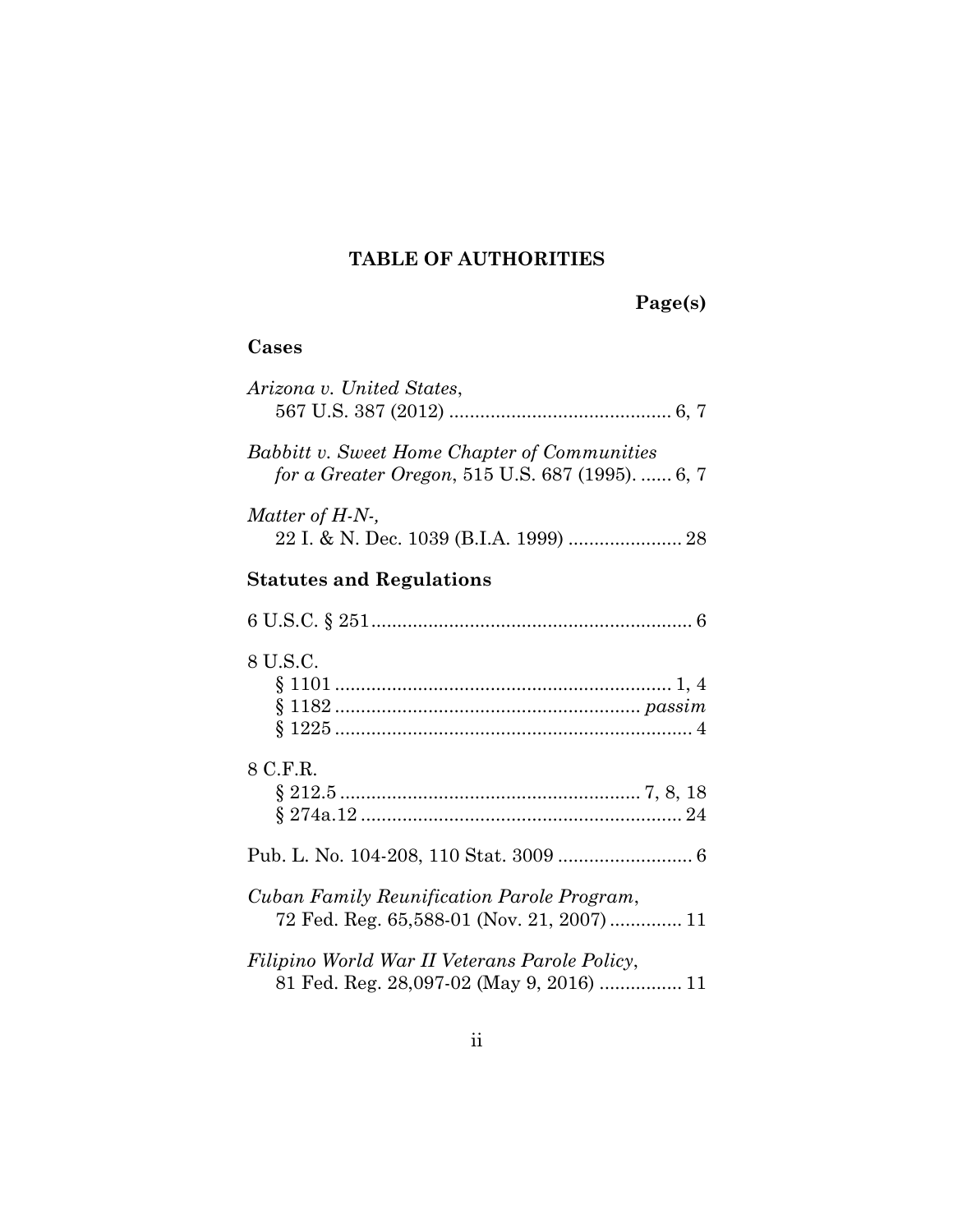| Implementation of Haitian Family Reunification Pa-<br>role Program, 79 Fed. Reg. 75,581-01 (Dec. 18,                                                      |
|-----------------------------------------------------------------------------------------------------------------------------------------------------------|
| Removal of International Entrepreneur Parole Pro-<br>gram, 86 Fed. Reg. 25,809 (May 11, 2021) 15                                                          |
| <b>Docketed Cases</b>                                                                                                                                     |
| Texas v. Biden,                                                                                                                                           |
| Texas v. Biden,                                                                                                                                           |
| <b>Other Authorities</b>                                                                                                                                  |
| 2003 Yearbook of Immigration Statistics, Dep't of<br>Homeland Sec., Off. of Immigr. Stats. (Sept.                                                         |
| Adelman, Robert, et al., Urban Crime Rates and the<br>Changing Face of Immigration: Evidence Across<br>Four Decades, 15 J. of Ethnicity in Crim. Just. 52 |
| <i>Advance Parole</i> , U.S. Customs & Border Protection,<br>https://bit.ly/3szubm4 (last updated July 22,                                                |
| Afridi, Lena & Diana Drogaris, The Forgotten Ten-                                                                                                         |

*ants: New York City's Immigrant Small Business Owners*, Ass'n for Neighborhood Hous. Dev. (Mar. 6, 2019), https://bit.ly/3tms9F7 ........ 26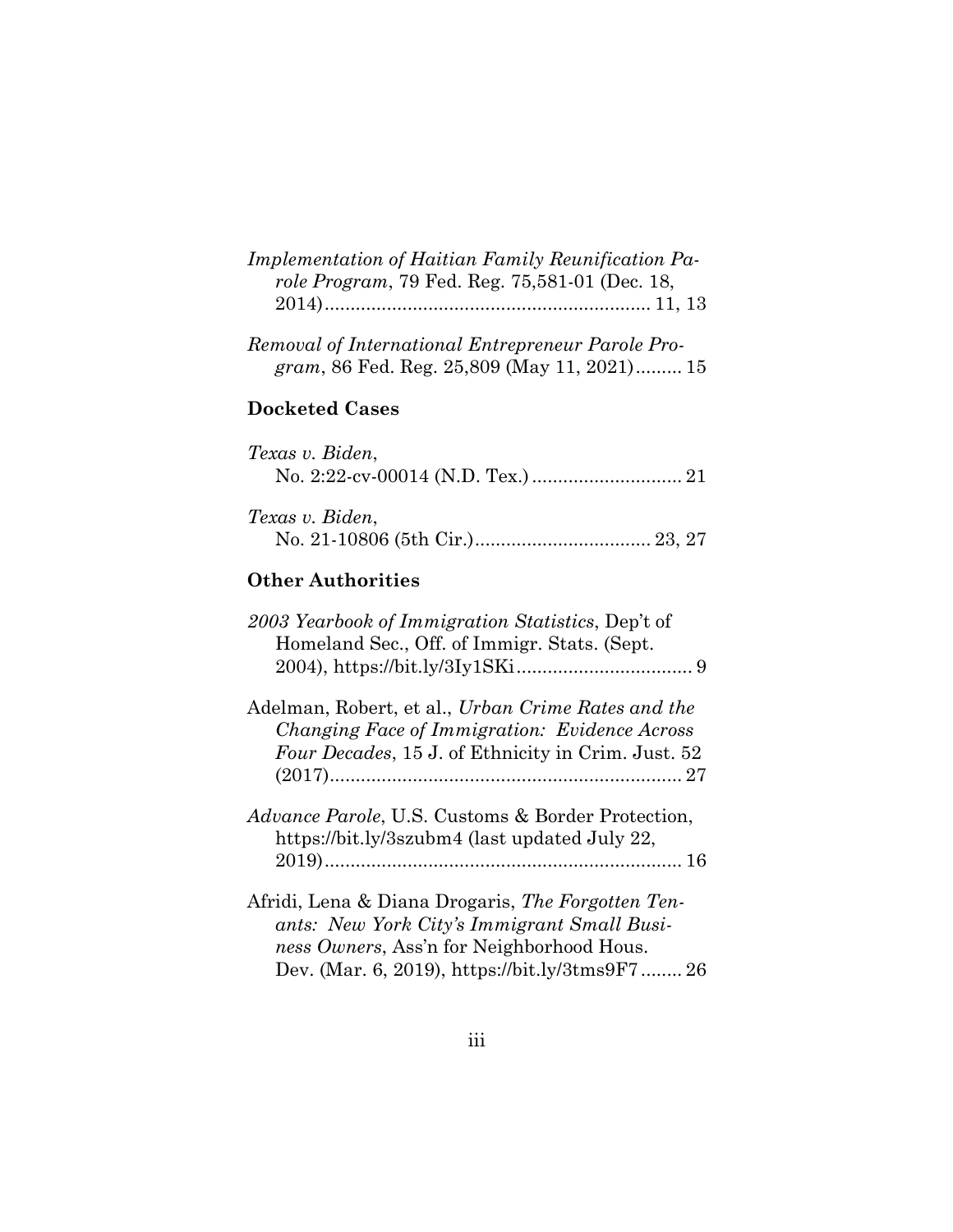| Aliens Employed in the U.S. - Social Security Taxes,<br>Internal Revenue Serv., https://bit.ly/3I0Jg4D                                                                                                  |
|---------------------------------------------------------------------------------------------------------------------------------------------------------------------------------------------------------|
| Associated Press, New Program Reunites Filipino<br>World War II Vets with Family, Star Advertiser<br>(June 9, 2016), https://bit.ly/3ImAcYe 28, 29                                                      |
| Azoulay, Pierre, et al., Immigrants to the U.S. Create<br>More Jobs than They Take, Kellogg Sch. of Mgmt.<br>at Northwestern Univ. (Oct. 5, 2020),                                                      |
| Bains, Chiraag, Commentary: How Immigrants<br>Make Communities Safer, The Marshall Project<br>(Feb. 28, 2017), https://bit.ly/3IxGuVH 27                                                                |
| Budiman, Abby, Key Findings About U.S. Immi-<br>grants, Pew Rsch. Ctr. (Aug. 20, 2020),                                                                                                                 |
| Butcher, Kristin F. & Anne Morrison Piehl, Why are<br>Immigrants' Incarceration Rates so Low? Evi-<br>dence on Selective Immigration, Deterrence, and<br>Deportation, Nat'l Bureau of Econ. Rsch. (July |
| Camarota, Steven A. & Karen Zeigler, Immigration<br>Population Hits Record 46.2 Million in November<br>2021, Ctr. for Immigr. Stud. (Dec. 20, 2021),                                                    |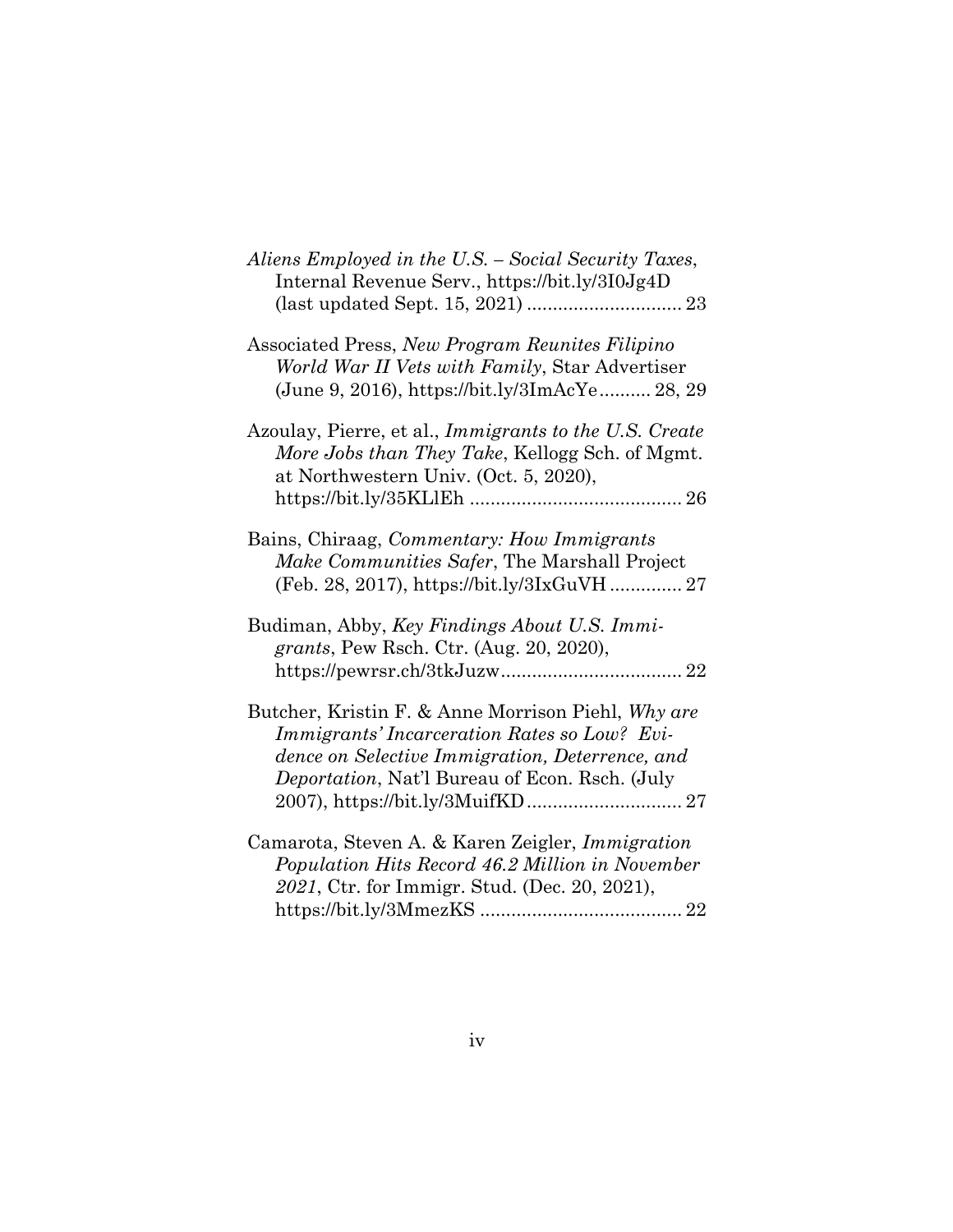| Central American Minors (CAM) Refugee and Parole<br><i>Program</i> , U.S. Citizenship & Immigr. Servs.,                                                                                                                                           |
|---------------------------------------------------------------------------------------------------------------------------------------------------------------------------------------------------------------------------------------------------|
| https://www.uscis.gov/CAM (last updated Sept.                                                                                                                                                                                                     |
| Cuban Family Reunification Parole Program, U.S.<br>Citizenship & Immigr. Servs., https://bit.ly/<br>3vv8Hc8 (last updated Oct. 22, 2020)  12                                                                                                      |
| Cuban Medical Professional Parole (CMPP) Pro-<br>gram, U.S. Citizenship & Immigr. Servs.,<br>https://bit.ly/3K6opOJ (last updated Jan. 19,                                                                                                        |
|                                                                                                                                                                                                                                                   |
| Fact Sheet: Military Parole in Place, Nat'l Immigr.<br>Forum (Oct. 7, 2021), https://bit.ly/3HOkBQZ15                                                                                                                                             |
| Form I-131, Travel Document Applications for the<br>Haitian Family Reunification Parole (HFRP) Pro-<br>gram: Applications Accepted, Denied, Approved,<br>and Pending as of December 31, 2019, U.S. Citi-<br>zenship & Immigr. Servs. (Jan. 2020), |
|                                                                                                                                                                                                                                                   |
| Gonzales, Roberto & Patrick Glen, The Attorney Gen-<br>eral's Immigration Powers Can Aid Fleeing                                                                                                                                                  |
| <i>Ukrainians</i> , The Hill (Mar. 11, 2022),                                                                                                                                                                                                     |
|                                                                                                                                                                                                                                                   |
| Greenberg, Mark, et al., Relaunching the Central                                                                                                                                                                                                  |
| American Minors Program: Opportunities to En-                                                                                                                                                                                                     |
| hance Child Safety and Family Reunification, Mi-<br>gration Pol'y Inst. (Dec. 2021),                                                                                                                                                              |
|                                                                                                                                                                                                                                                   |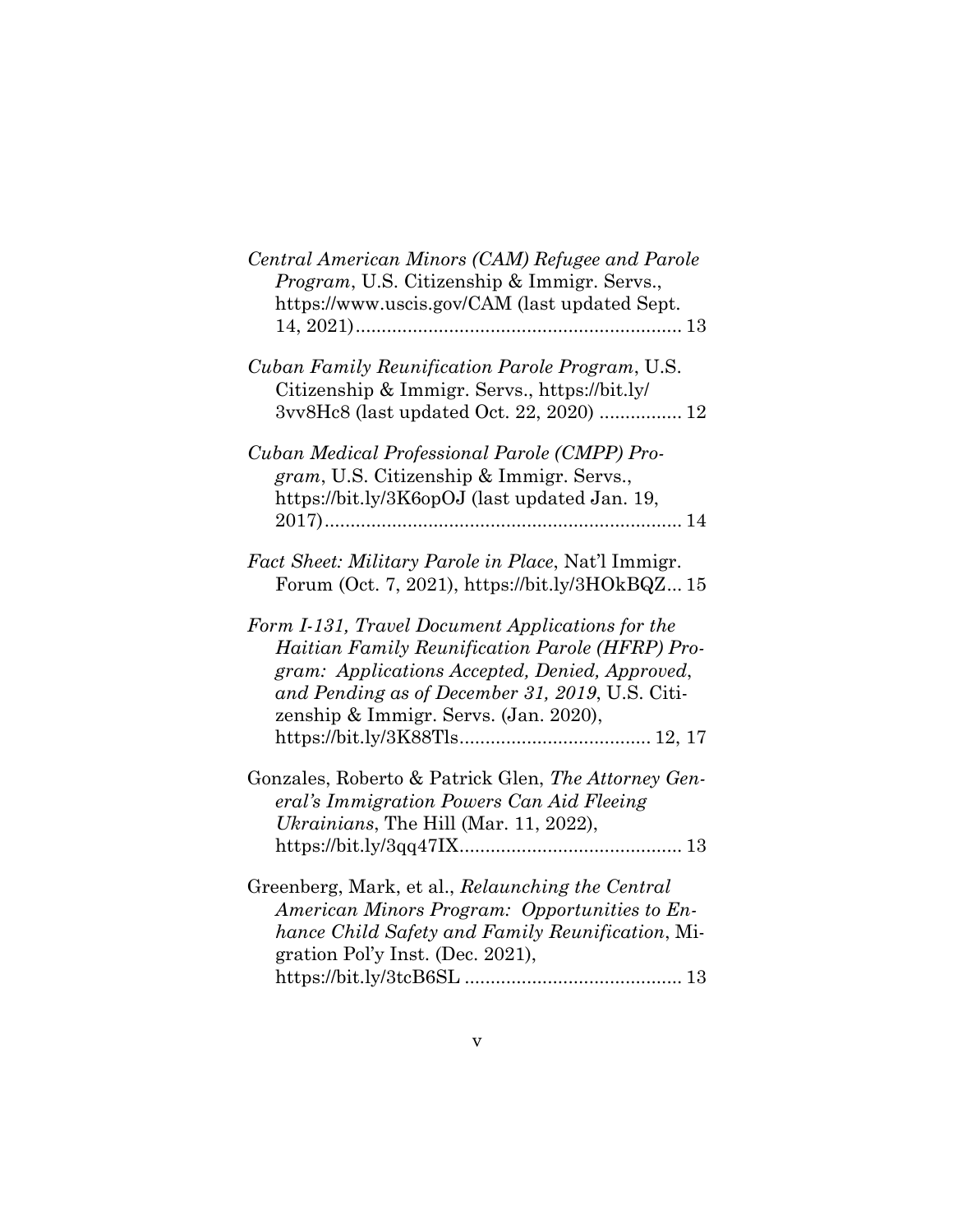| Greenstone, Michael & Adam Looney, <i>Policy Memo</i> :<br>Ten Economic Facts About Immigration, Brook-<br>ings Inst. (Sept. 2010), https://bit.ly/3hAXoqK24                                               |
|------------------------------------------------------------------------------------------------------------------------------------------------------------------------------------------------------------|
| Guidance on Evidence for Certain Types of Humani-<br>tarian or Significant Public Benefit Parole Re-<br><i>quests</i> , U.S. Citizenship & Immigr. Servs.,<br>https://bit.ly/3CPUVIP (last updated Dec. 8, |
| Immigrants and the Economy in California, New                                                                                                                                                              |
| Immigrants and the Economy in Illinois, New                                                                                                                                                                |
| Immigrants and the Economy in the United States<br>of America, New Am. Econ.,                                                                                                                              |
| Immigrants are Vital to the U.S. Economy, U.S.<br>Cong., Joint Econ. Comm. (Apr. 6, 2021),                                                                                                                 |
| Immigrants in California, Am. Immigr. Council                                                                                                                                                              |
| <i>Immigrants in the United States, Am. Immigr. Coun-</i><br>cil (Sept. 21, 2021), https://bit.ly/35qchtd 23                                                                                               |
| <i>Immigration Parole, Cong. Rsch. Serv. (Oct. 15,</i>                                                                                                                                                     |

2020), https://bit.ly/35dE6VQ ..................... *passim*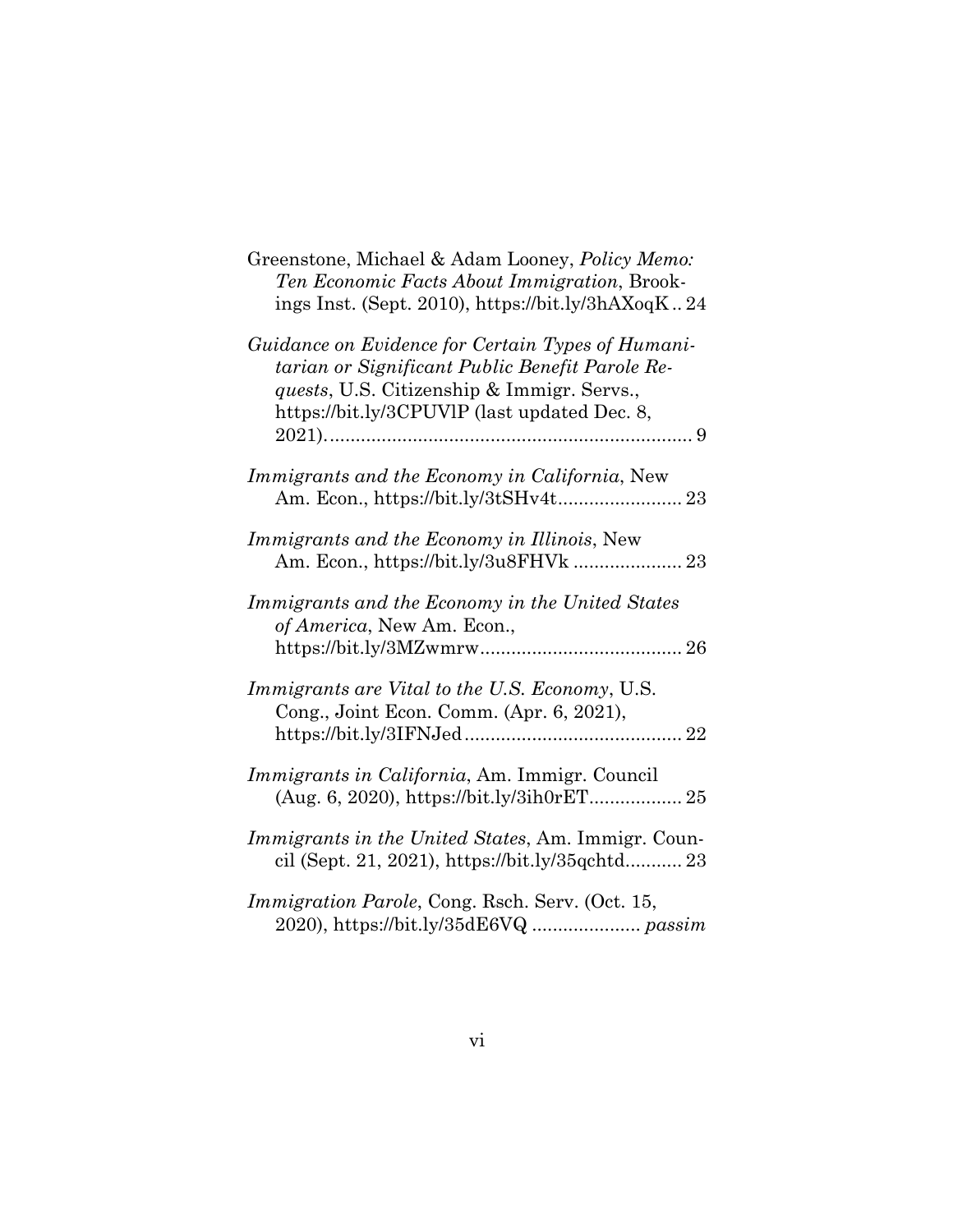| <i>International Entrepreneur Parole, U.S. Citizenship</i><br>& Immigr. Servs., https://bit.ly/3K8Sldm (last up-                                                                                        |
|---------------------------------------------------------------------------------------------------------------------------------------------------------------------------------------------------------|
| Kosen, Dan, Immigrants as Economic Contributors:<br>Immigrant Tax Contributions and Spending<br>Power, Nat'l Immigr. Forum (Sept. 6, 2018),                                                             |
| Light, Michael T., et al., Comparing Crime Rates be-<br>tween Undocumented Immigrants, Legal Immi-<br>grants, and Native-born U.S. Citizens in Texas,<br>117 Proceedings of the Nat'l Acad. of Scis. of |
| Martinez Jr., Ramiro, & Matthew T. Lee, On Immi-<br>gration and Crime, 1 Crim. Just. 485 (2000) 27                                                                                                      |
| Memorandum from Jeh Charles Johnson, Secretary<br>of Homeland Security, to Leon Rodriguez,<br>USCIS Director, et al. (Nov. 20, 2014),                                                                   |
| Memorandum from Marcy M. Forman and Victor X.<br>Cerda, ICE, to All Special Agents in Charge                                                                                                            |
| Memorandum from Matthew T. Albence, ICE Execu-<br>tive Associate Director to All Office of Enforcement<br>and Removal Operations Employees (Feb. 21,                                                    |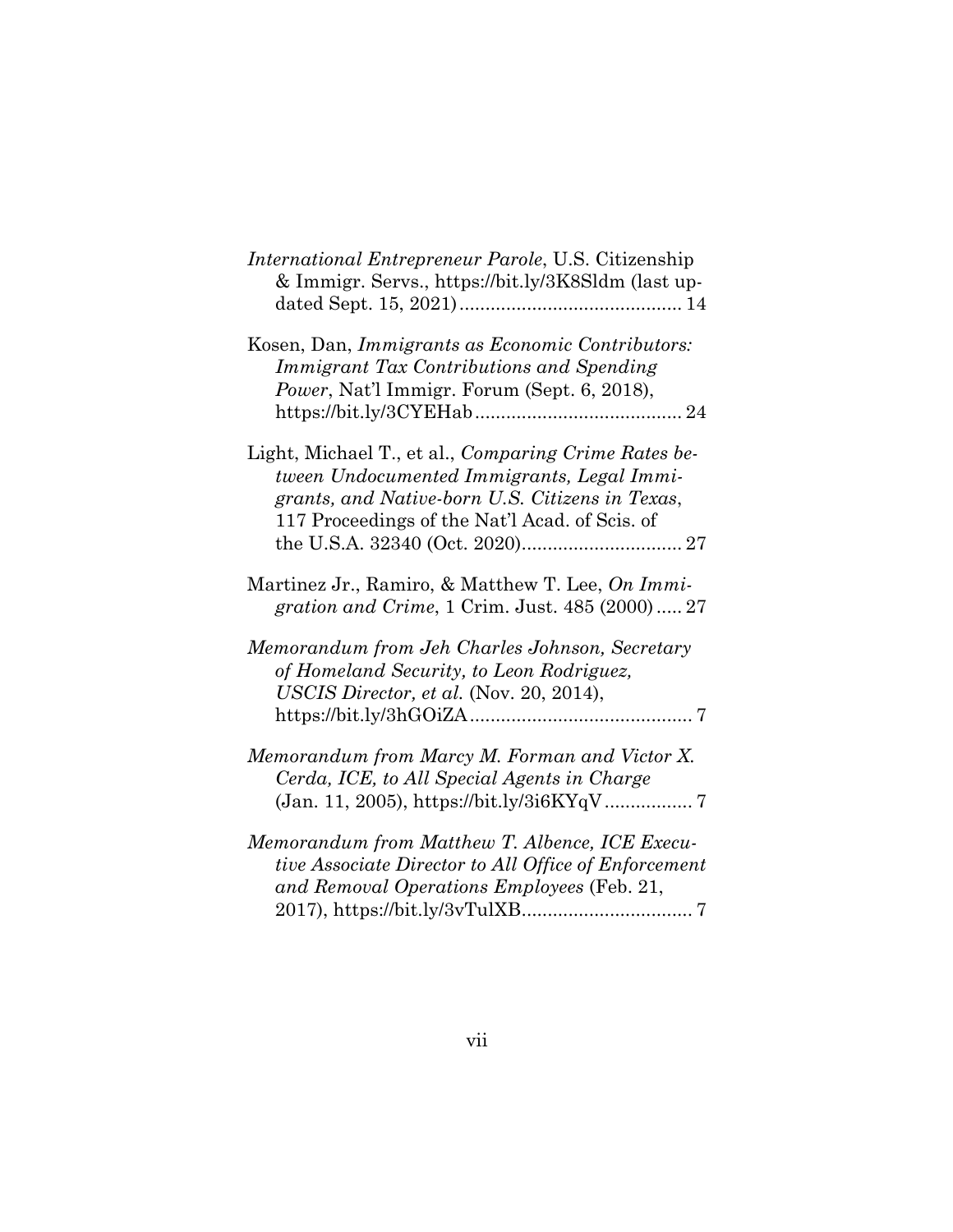| Memorandum of Agreement Between USCIS, ICE,<br>and CBP for the Purpose of Coordinating the Con-<br>current Exercise by USCIS, ICE, and CBP, of the<br>Secretary's Parole Authority Under INA<br>$\S$ 212(d)(5)(A) With Respect to Certain Aliens Lo-<br>cated Outside of the United States<br>(Sept. 29, 2008), https://bit.ly/3BYtVQQ 6, 8 |
|---------------------------------------------------------------------------------------------------------------------------------------------------------------------------------------------------------------------------------------------------------------------------------------------------------------------------------------------|
| Minier, Jenny, Immigrants Benefit the Community<br>and Economy, Univ. of Ky., Ctr. for Equal. and<br>Soc. Just. (Sept. 2017),                                                                                                                                                                                                               |
| Nowrasteh, Alex, et al., Illegal Immigration and<br>Crime in Texas, Cato Inst. (Oct. 13, 2020),                                                                                                                                                                                                                                             |
| Nowrasteh, Alex & Robert Orr, Immigration and the<br>Welfare State: Immigrant and Native Use Rates<br>and Benefit Levels for Means-Tested Welfare and<br>Entitlement Programs, Cato Inst. (May 10, 2018),                                                                                                                                   |
| Olsen-Medina, Kira & Jeanne Batalova, Haitian Im-<br>migrants in the United States, Migration Pol'y<br>Inst. (Aug. 12, 2020), https://bit.ly/34sTdtV 14                                                                                                                                                                                     |
| Orrenius, Pia, Benefits of Immigration Outweigh the<br>Costs, The Catalyst, George W. Bush Inst.                                                                                                                                                                                                                                            |
| Parole of Arriving Aliens Found to Have a Credible<br>Fear of Persecution or Torture, U.S. Immigr. &<br>Customs Enforcement (Dec. 8, 2009),                                                                                                                                                                                                 |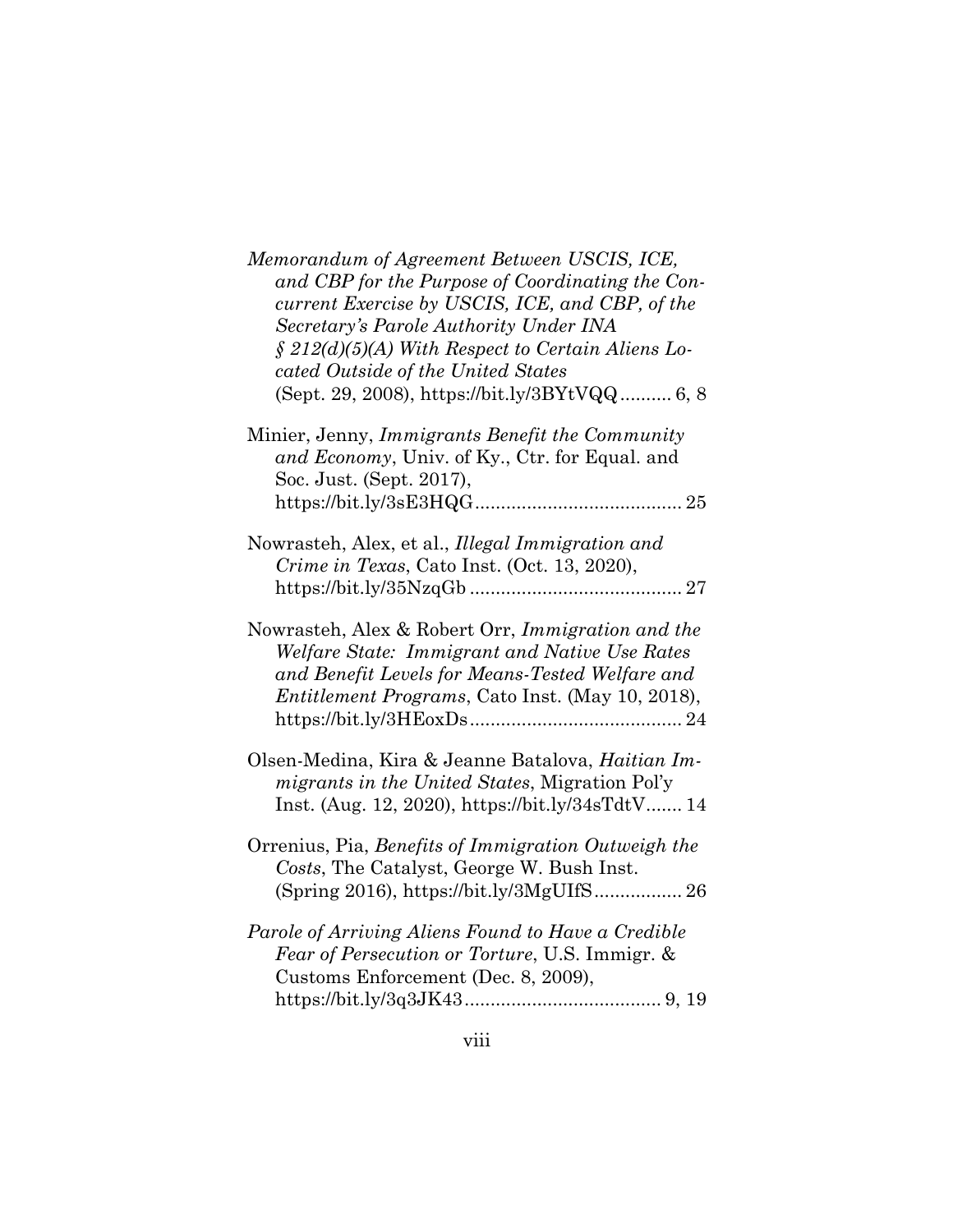| Peri, Giovanni & Justin C. Wiltshire, The Role of Im-<br>migrants as Essential Workers During the Covid-<br>19 Pandemic, U.C. Davis, Glob. Migration Ctr.                                                   |
|-------------------------------------------------------------------------------------------------------------------------------------------------------------------------------------------------------------|
| Press Release, Sen. Bob Menendez, Menendez Leads<br>Congressional Call to Reinstate Cuban Medical<br>Professional Parole Program (Dec. 4, 2017),                                                            |
| Restarting the Central American Minors Program,<br>U.S. Dep't of State, Off. of the Spokesperson<br>(Mar. 10, 2021), https://bit.ly/3hypdzO  13, 16                                                         |
| Secretary Mayorkas Overviews U.S. Maritime Mi-<br>grant Interdiction Operations, Dep't of Homeland<br>Sec. (July 13, 2021), https://bit.ly/3IBZZwd 11                                                       |
| Sherman, Arloc, et al., Immigrants Contribute<br>Greatly to U.S. Economy, Despite Administra-<br>tion's "Public Charge" Rule Rationale, Ctr. on<br>Budget and Pol'y Priorities (Aug. 15, 2019),             |
| Solomon, Dana Beth & Dasha Afanasieva, U.S. Lets<br>Ukrainians Fleeing War into the United States<br>from Mexico, Reuters (Mar. 17, 2022),                                                                  |
| Strayhorn, Carole Keeton, Special Report: Undocu-<br>mented Immigrants in Texas: A Financial Analy-<br>sis of the Impact to the State Budget and Econ-<br>omy, Off. of the Comptroller of Tex. (Dec. 2006), |

https://bit.ly/3hwKWbc........................................ 24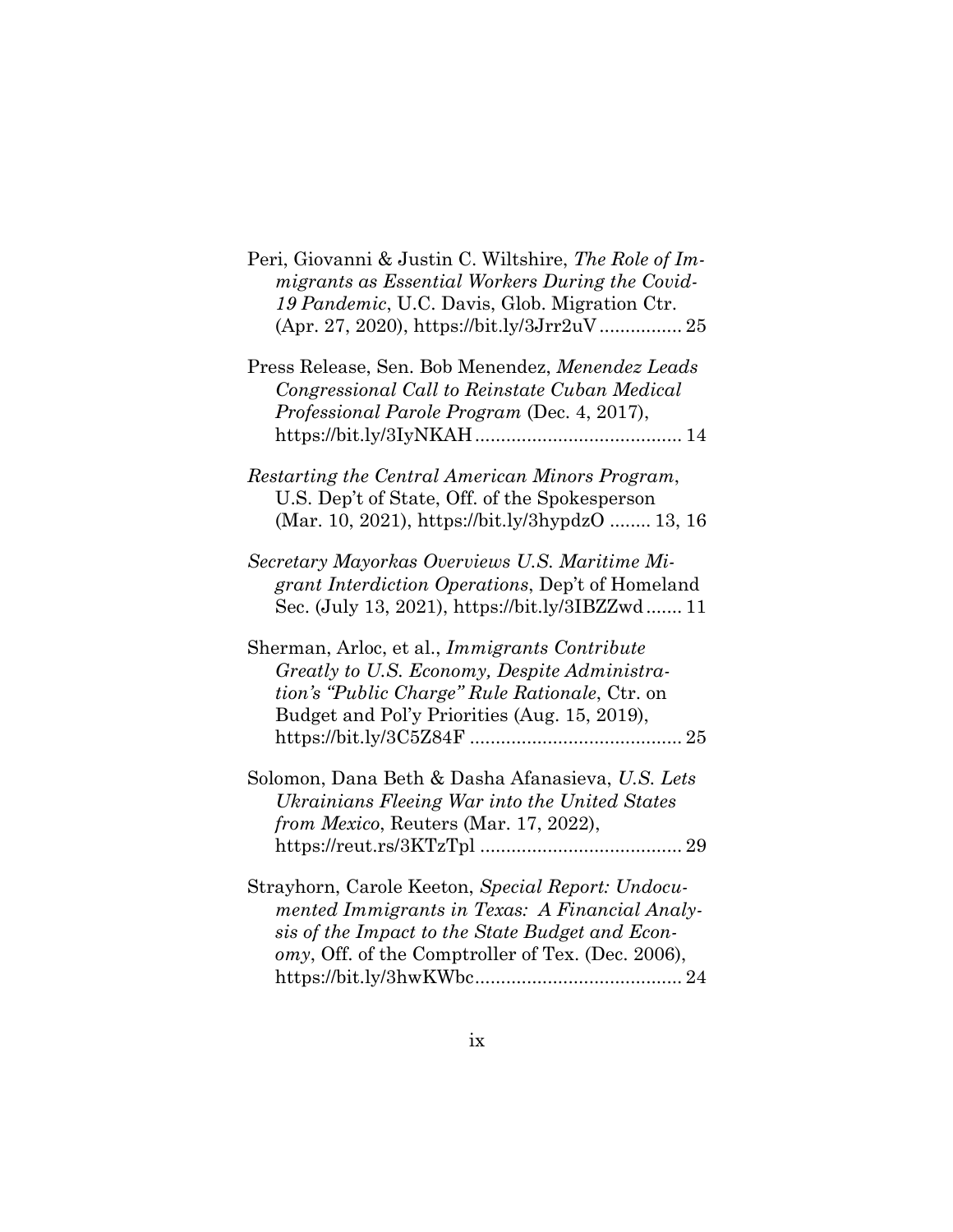| Taxation of Nonresident Aliens, Internal Revenue<br>Serv., https://bit.ly/3HM7xLI (last updated Feb.                                                                                                 |
|------------------------------------------------------------------------------------------------------------------------------------------------------------------------------------------------------|
| The "Migrant Protection Protocols", Am. Immigr.<br>Council (Jan. 7, 2022), https://bit.ly/3vJeZ86  2                                                                                                 |
| The Use of Parole Under Immigration Law, Am. Im-<br>migr. Council (Jan. 24, 2018),                                                                                                                   |
| United States Data, New Am. Econ.,                                                                                                                                                                   |
| USCIS Advance Parole Documents, Fiscal Year<br>2016 Report to Congress, Dep't of Homeland Sec.<br>(Jan. 6, 2017), https://bit.ly/3vzuYp8 10, 16                                                      |
| <b>USCIS Employment Authorization Documents Fiscal</b><br>Year 2017 Report to Congress, Dep't of Home-<br>land Sec. (Mar. 19, 2018), https://bit.ly/3sE9 25                                          |
| USCIS I-131, Application for Travel Document Cu-<br>ban Medical Professional Parole (CMPP) Pro-<br>gram Approvals from January 1, 2006 to Decem-<br>ber 31, 2017, U.S. Citizenship & Immigr. Servs., |
| Value Added: Immigrants Create Jobs and Busi-<br>nesses, Boost Wages of Native-Born Workers,<br>Am. Immigr. Council (Jan. 1, 2012),                                                                  |
|                                                                                                                                                                                                      |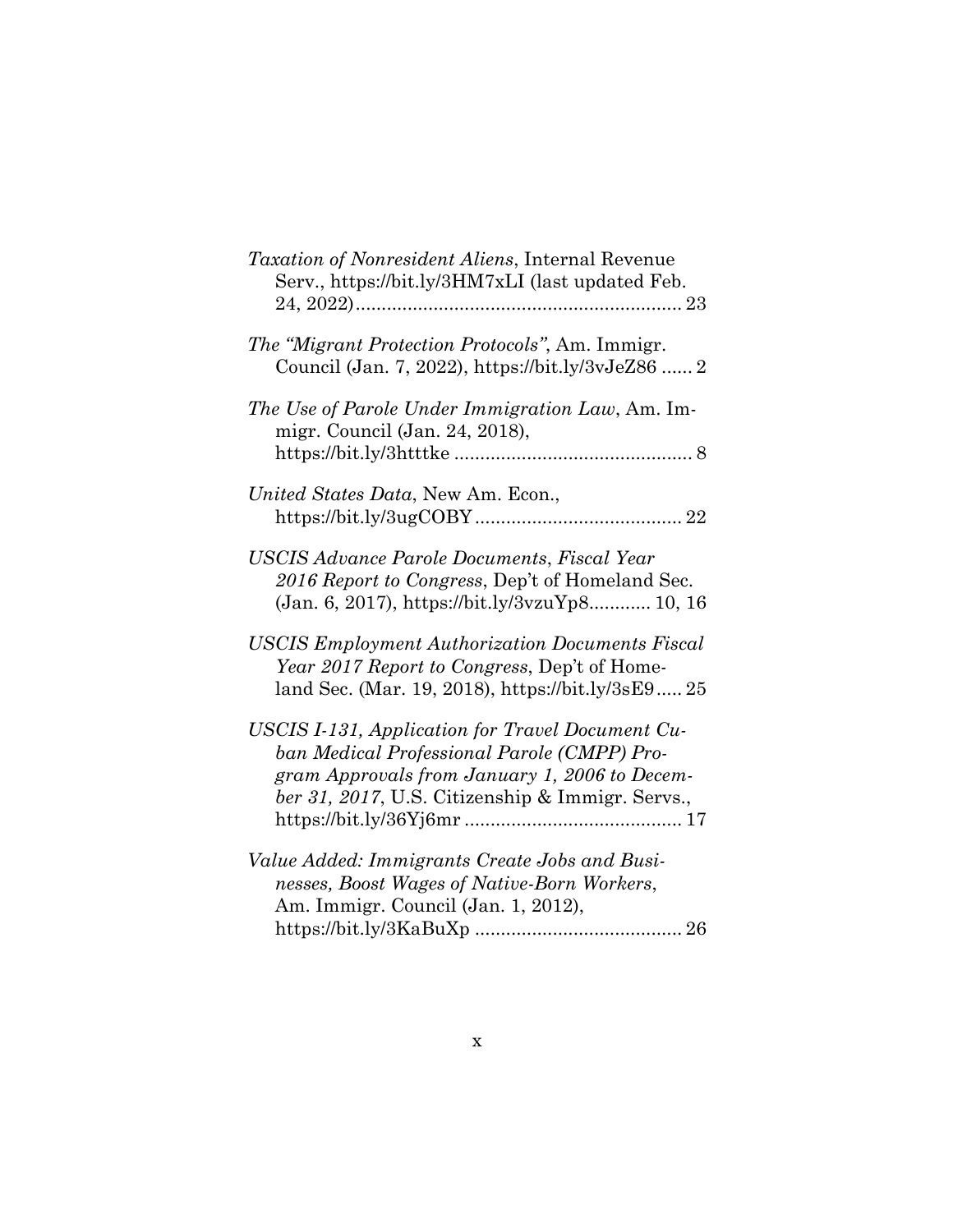#### **INTERESTS OF AMICI CURIAE**

The States of Illinois, California, Connecticut, Delaware, Hawaii, Maine, Maryland, Massachusetts, Michigan, Minnesota, Nevada, New Jersey, New Mexico, New York, Oregon, Rhode Island, and Vermont, and the District of Columbia (collectively, the "amici States") submit this brief in support of petitioners.

The amici States are home to millions of noncitizens.1 These state residents attend school, enlist in the military, and care for the sick and elderly. They add billions to federal, state, and local economies by paying taxes and spending their income. And they fill important jobs that United States-born workers cannot or do not want to take. The amici States thus have a significant interest in ensuring that these individuals can safely migrate to and live within their communities.

The court of appeals' decision threatens this interest in multiple respects. The court ordered the executive branch to continue the Migrant Protection Protocols ("MPP"), which the court itself found decreases migration to the States, including because fewer individuals are released on parole pending their removal hearings. Individuals detained in Mexico also face significant hurdles in pursuing—and thus

<sup>1</sup> This brief uses "noncitizen" in place of the statutory term "alien," which refers to "any person not a citizen or national of the United States."  $8 \text{ U.S.C. } \S 1101(a)(3)$ . The brief also uses "immigrant" to refer more broadly to all foreign-born individuals, including those who have been naturalized.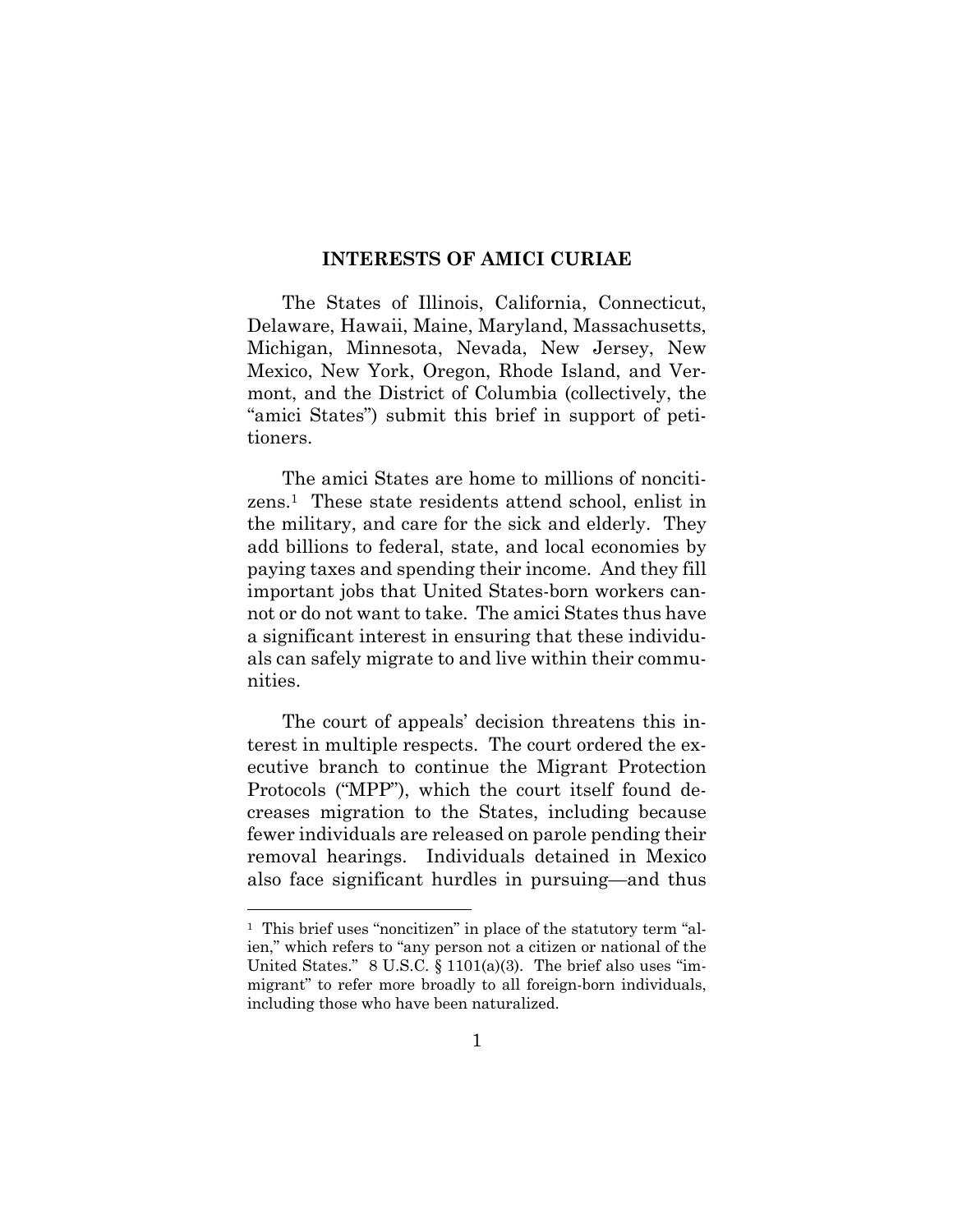prevailing in—their applications for admission to the United States, including limited access to counsel and the possibility that they will be victims of violence in that country.<sup>2</sup>

The amici States are further interested in ensuring that the executive branch maintains its historical authority to exercise enforcement discretion in immigration law, including with respect to its parole power. The States and their residents rely on the exercise of that discretion in a range of contexts, as many individuals who receive parole live and work in the amici States. The court of appeals' decision, however, severely limits that discretion in several ways, including in its apparent—and wholly unprecedented—view that the executive branch cannot grant parole on a programmatic basis to a large number of people. The amici States thus urge this Court to reverse the court of appeals' decision requiring the continuation of MPP.

#### **SUMMARY OF ARGUMENT**

For decades, the executive branch has exercised its enforcement discretion not to detain—and instead to "parole" into the United States—many of the noncitizens who present themselves at the U.S.-Mexico border. It has likewise granted parole to nonciti-

<sup>2</sup> *The "Migrant Protection Protocols"* at 4-5, Am. Immigr. Council (Jan. 7, 2022), https://bit.ly/3vJeZ86. All cited websites were last visited on March 18, 2022.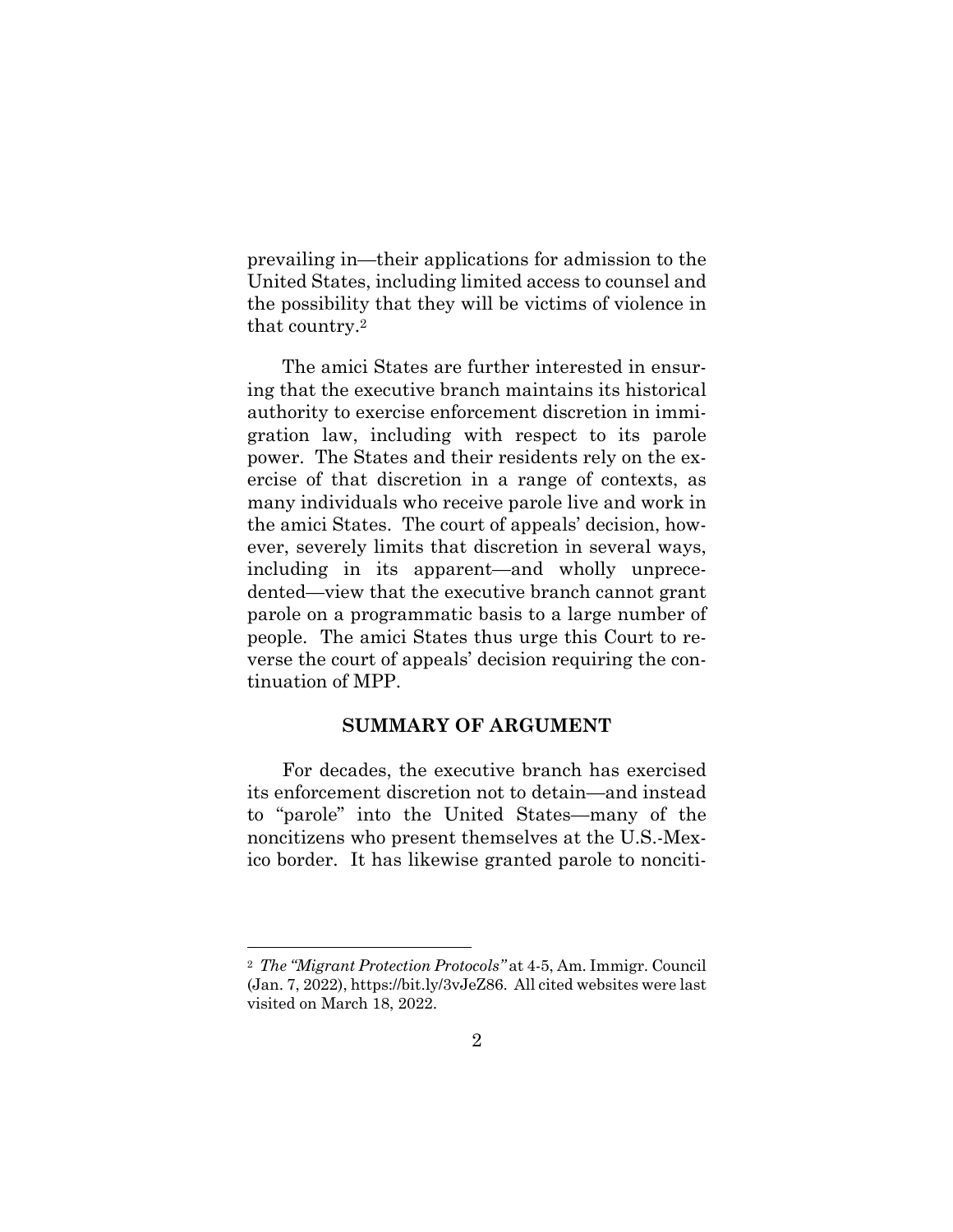zens in a wide range of other contexts, from those escaping persecution, to those fleeing natural disaster, to the family members of U.S. servicemen and women.

The court of appeals' decision in this case imperils this longstanding exercise of enforcement discretion, and in all these contexts. That court held that the executive branch is required to continue MPP because it must detain all noncitizens seeking admission to the United States who are not clearly admissible or turn them back, and it lacks the resources to detain them. This holding rested in large part on the court's conclusion that the executive branch could not instead parole a large number of noncitizens into the country on a programmatic basis, allowing them to remain in the United States pending their removal proceedings. But that conclusion runs counter to decades of practice across presidential administrations of both parties and cannot be squared with the numerous parole programs established to provide protection in the United States to those with compelling humanitarian or other significant needs. It cannot be correct.

Moreover, the decision below, if upheld, would acutely harm the amici States and those members of their communities who have relied on parole programs of this sort. The amici States welcome immigrants into their communities because immigrants contribute to their economies and their civic life. The decision below forestalls the migration on which the amici States rely. And, if the court of appeals' statutory holding were upheld, the consequences would be significant for members of the amici States' communities, many of whom arrived in the United States via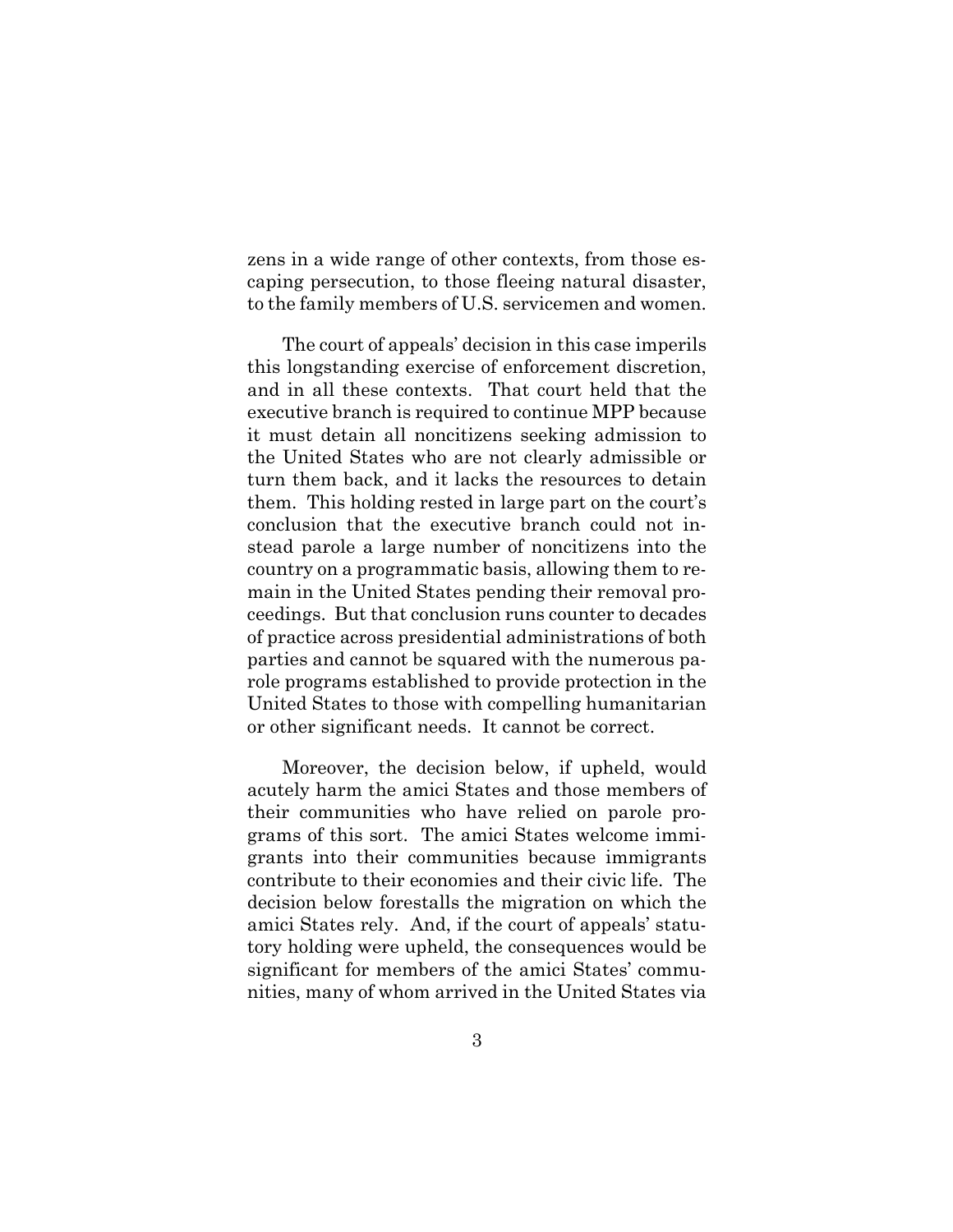some form of immigration parole. The decision below should be reversed.

#### **ARGUMENT**

The court of appeals' decision rests on a deeply flawed understanding of the executive branch's enforcement discretion in the area of immigration law, particularly its authority to "parole" noncitizens into the United States under the Immigration and Nationality Act, 8 U.S.C. § 1101 *et seq.* ("INA"). The court's reasoning runs contrary to decades of administrative practice, and if it were accepted, it would have significant consequences for federal immigration law and those whose lives such law affects, including many of amici States' residents.

### **I. The Decision Below Rests On A Deeply Flawed Understanding Of The Executive Branch's Parole Power.**

The court of appeals held that the INA requires the executive branch to continue MPP (with very limited exceptions) until it has the capacity to detain all arriving noncitizens who are not clearly admissible. Pet. App. 115a-117a, 119a-123a. That conclusion is critically mistaken. As the government explains, 8 U.S.C. § 1225(b)(2)(C)'s permissive character—particularly in light of its legislative history and the implications of requiring its use—demonstrates that the INA does not compel the executive branch to return noncitizens to contiguous territories whenever it lacks detention capacity. But even setting aside  $\S 1225(b)(2)(C)$ , the INA's parole provision, 8 U.S.C.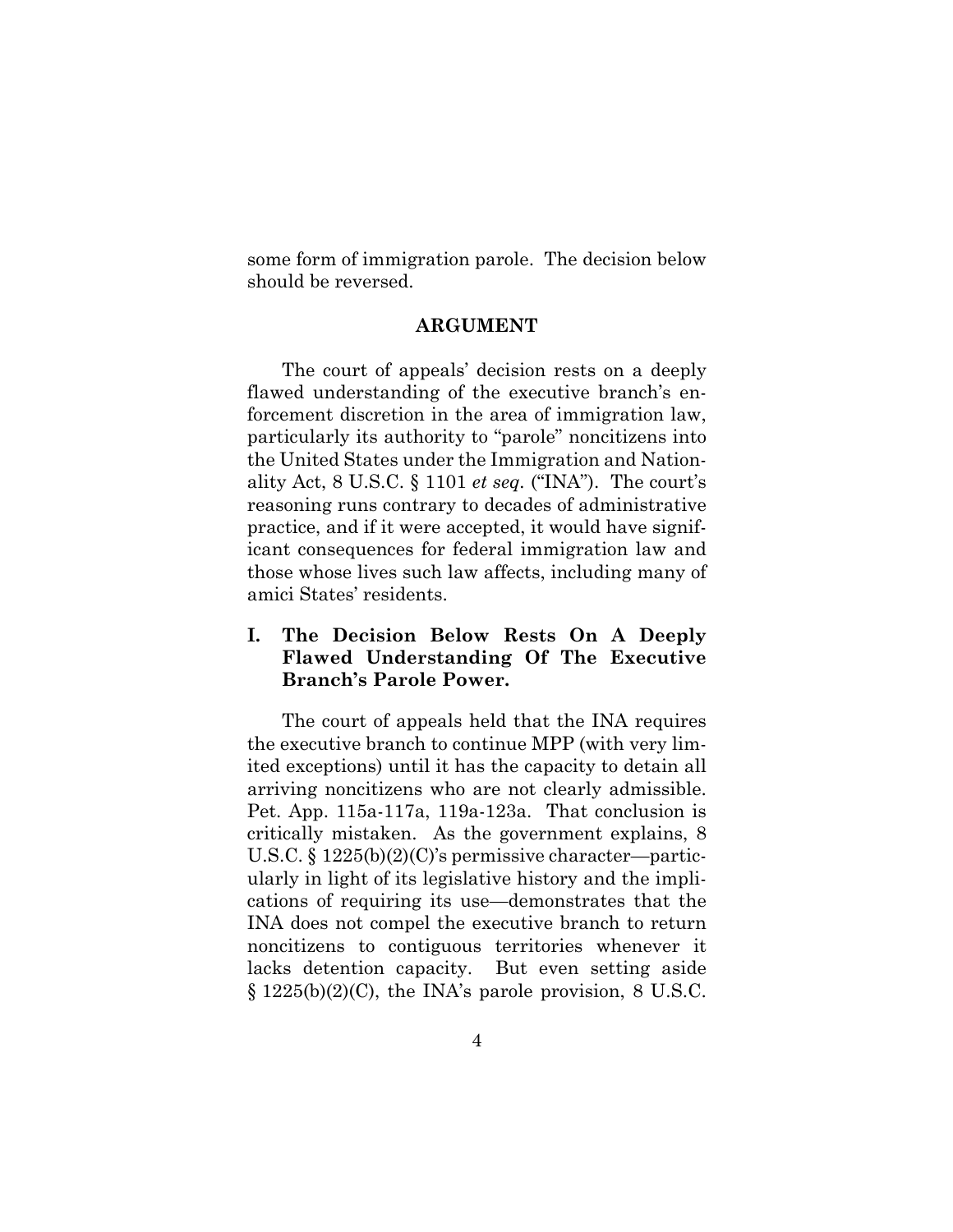$\S 1182(d)(5)(A)$ , reveals the errors in the court's holding. Section 1182(d)(5)(A) provides the executive branch with broad authority to release noncitizens into the United States. The court of appeals badly misread that provision—and upended decades of settled administrative practice—in reaching the opposite conclusion.3 And the court's decision could carry serious repercussions in many contexts beyond this case, because the court's reasoning endangers the many parole programs that the executive branch has established under  $\S 1182(d)(5)(A)$  and thereby threatens the welfare of the individuals, communities, and States that depend on these programs.

### **A. Congress has granted the executive branch broad authority to parole noncitizens into the United States on a case-bycase basis.**

The INA has since its enactment authorized the executive branch to grant "parole"—that is, "official permission to enter and remain temporarily in the United States"4—to noncitizens. See 8 U.S.C.  $§ 1182(d)(5)(A)$ . Specifically, the statute authorizes the Secretary of Homeland Security to "in his discretion parole into the United States temporarily under such conditions as he may prescribe only on a case-by-

<sup>3</sup> The amici States also agree with the government that the court of appeals further erred in holding in this case that the Secretary of Homeland Security's October 2021 decision terminating MPP had no legal effect.

<sup>4</sup> *Immigration Parole* at 2, Cong. Rsch. Serv. (Oct. 15, 2020), https://bit.ly/35dE6VQ. Parole does not constitute formal admission to the United States. 8 U.S.C. § 1182(d)(5)(A).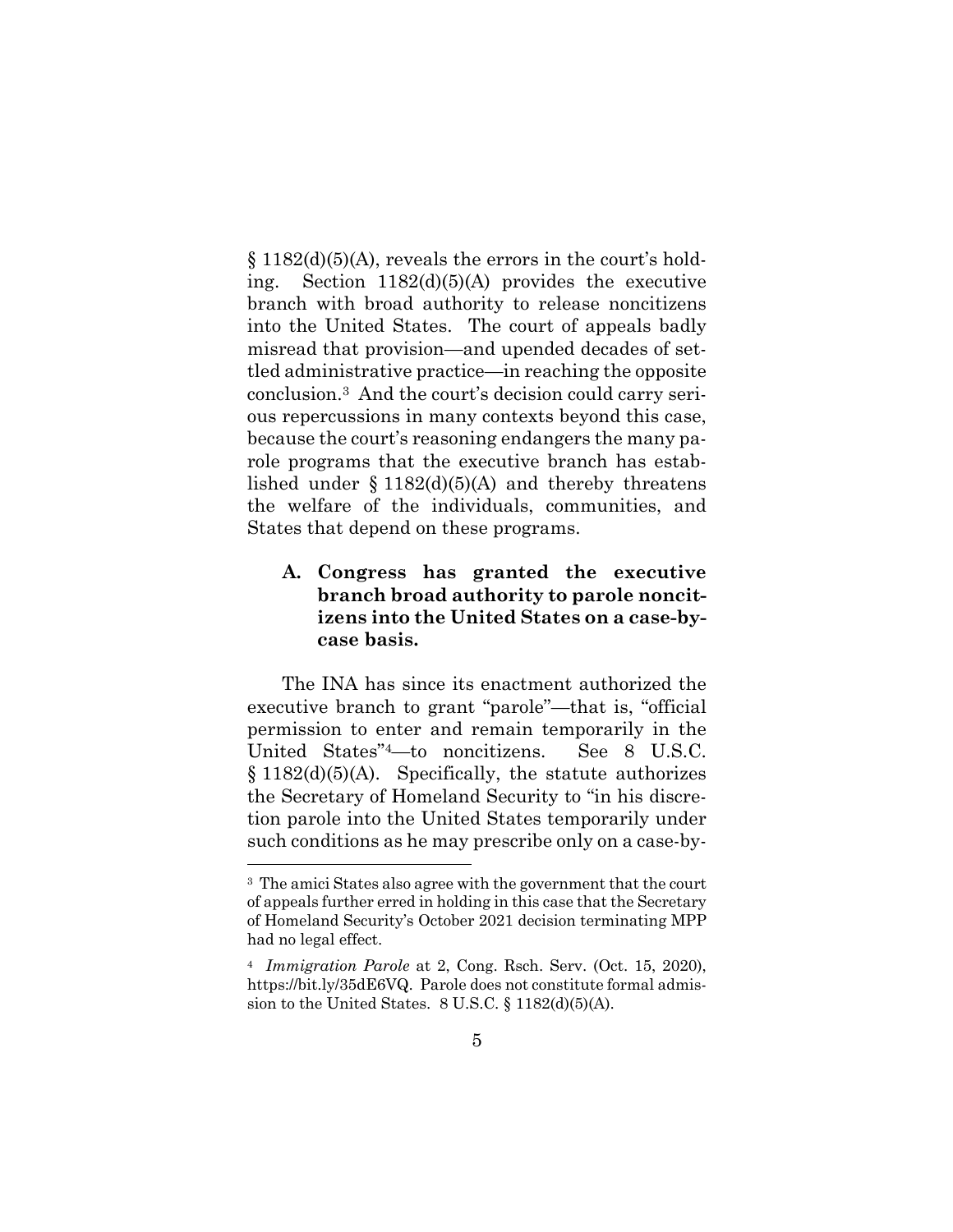case basis for urgent humanitarian reasons or significant public benefit any alien applying for admission to the United States." *Ibid.*<sup>5</sup>

The Secretary and his delegees within the executive branch have wide discretion when exercising this authority. As this Court has explained, "[a] principal feature of the removal system is the broad discretion exercised by immigration officials," *Arizona v. United States*, 567 U.S. 387, 396 (2012), and the parole authority is a key component of that system. Indeed, Congress expressly committed the decision whether to grant parole to the executive branch's "discretion." 8 U.S.C. § 1182(d)(5)(A). Congress, moreover, set out broad standards rather than specific rules to govern parole eligibility, authorizing parole based on either "urgent humanitarian reasons" or "significant public benefit" grounds. *Ibid.*; see *Babbitt v. Sweet Home* 

<sup>5</sup> Although the INA has authorized parole since its enactment in 1952, the "case-by-case" requirement was added to § 1182(d)(5)(A) in 1996. Pub. L. No. 104-208, 110 Stat. 3009-689. Additionally, § 1182(d)(5)(A) refers to the Attorney General, but Congress later transferred responsibility for the detention of noncitizens to the Secretary. 6 U.S.C. § 251(2). The Secretary, in turn, has delegated his parole authority to U.S. Citizenship and Immigration Services ("USCIS"), U.S. Immigration and Customs Enforcement ("ICE"), and U.S. Customs and Border Protection ("CBP"). Dep't of Homeland Sec., *Memorandum of Agreement Between USCIS, ICE, and CBP for the Purpose of Coordinating the Concurrent Exercise by USCIS, ICE, and CBP, of the Secretary's Parole Authority Under INA § 212(d)(5)(A) with Respect to Certain Aliens Located Outside of the United States* at 2 (Sept. 29, 2008), https://bit.ly/3BYtVQQ.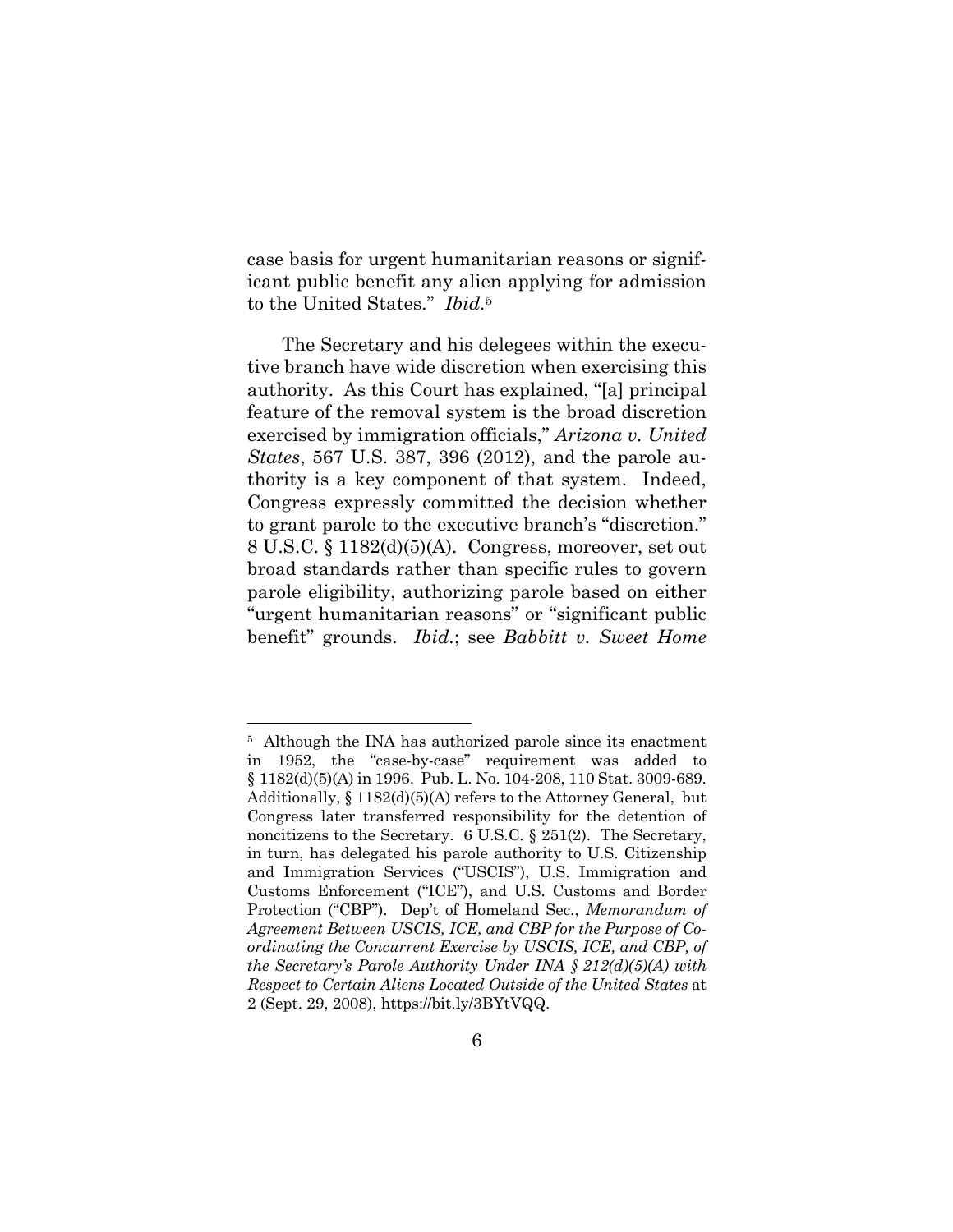*Ch. of Cmtys. for a Great Or.*, 515 U.S. 687, 705-708 (1995).

When exercising this discretion in making parole decisions, the executive branch has for decades balanced multiple factors, including "immediate human concerns," "policy choices that bear on this Nation's international relations," *Arizona*, 567 U.S. at 396, and resource constraints.6 It has also promulgated regulations that flesh out the circumstances that would constitute an "urgent humanitarian" reason or would confer a "significant public benefit." 8 C.F.R. § 212.5(b) (internal quotations omitted). These regulations set out categories of arriving noncitizens who may be granted parole if they do not present a security or flight risk, including but not limited to noncitizens who have serious medical conditions and minors who can be released to the care of a family member. *Ibid.* Consistent with the statutory directive that parole be granted on a "case-by-case basis," 8 U.S.C.  $\S 1182(d)(5)(A)$ , the regulations also provide that a noncitizen falling within these categories will be granted parole only if it is "justified" in their case,

<sup>6</sup> See *Memorandum from Jeh Charles Johnson, Secretary of Homeland Security, to Leon Rodriguez, USCIS Director et al.* at 1 (Nov. 20, 2014), https://bit.ly/3hGOiZA; *Memorandum from Marcy M. Forman and Victor X. Cerda, ICE, to All Special Agents in Charge* at 2 (Jan. 11, 2005), https://bit.ly/3i6KYqV. Even the administration that established MPP considered "detention capacity" when making parole decisions. *Memorandum from Matthew T. Albence, ICE Executive Associate Director, to All Office of Enforcement and Removal Operations Employees* at 3 (Feb. 21, 2017), https://bit.ly/3vTulXB.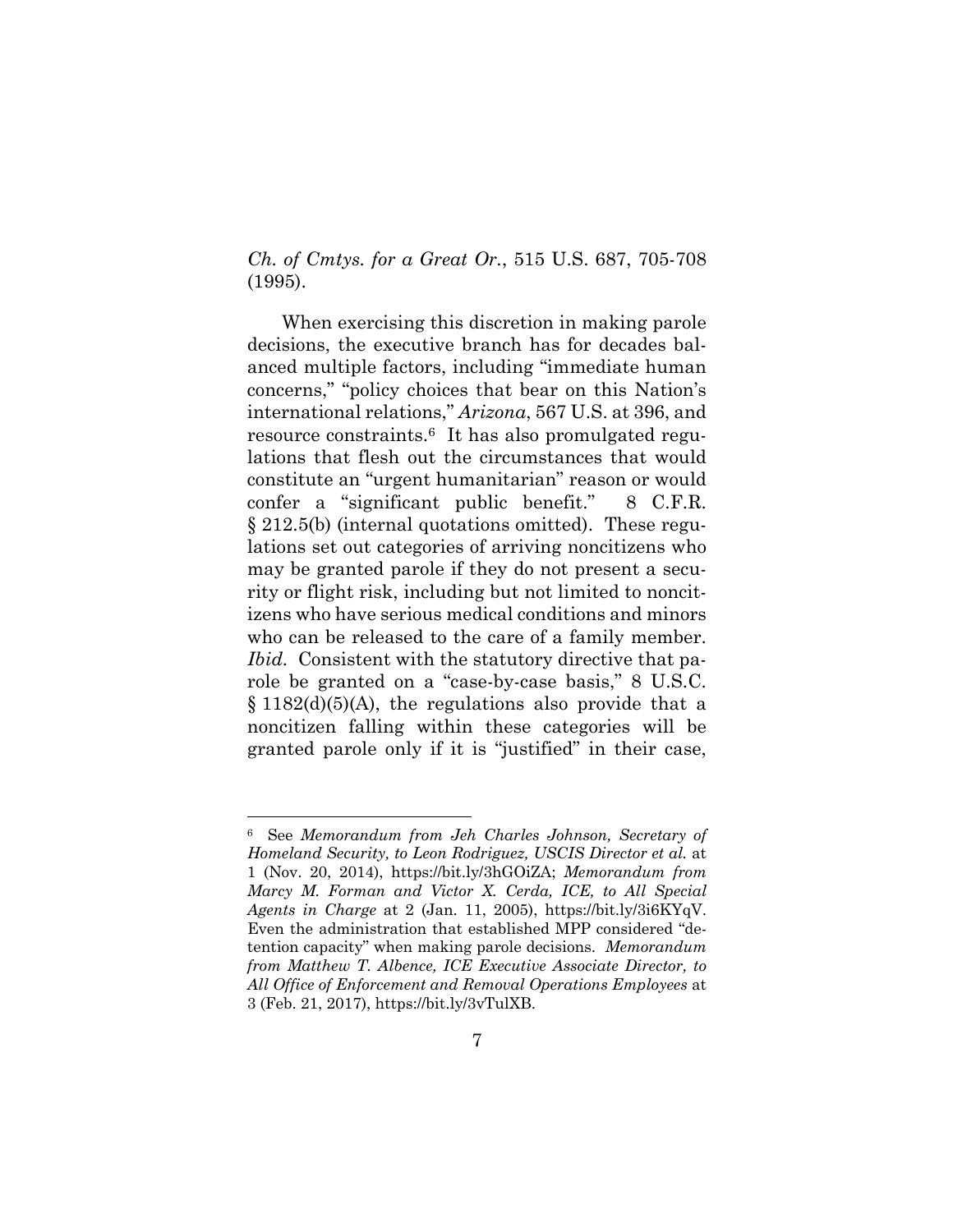8 C.F.R. § 212.5(b), and further provide that other arriving noncitizens may be granted parole only if immigration officials deem it appropriate "after review of the individual case," *id.* § 212.5(c).

Beyond these generally applicable factors and regulations, the executive branch has also established different categories of parole through policies and administrative practice.7 These categories span a range of circumstances, and ensure that arriving noncitizens have a full opportunity to show that they should receive parole.8 For instance, under appropriate circumstances, an individual seeking to enter the United States to care for a sick relative or obtain life-saving medical treatment may be granted "humanitarian parole," and an individual whose participation in legal proceedings (including as a witness) is needed by the States or the federal government may receive "significant public benefit" parole.<sup>9</sup>

The executive branch applies different procedures to consider parole applications in different contexts, but all require "case-by-case" adjudication, as the INA demands.  $8 \text{ U.S.C.} \$  $8 \text{ 1182(d)(5)(A)}$ . For instance, U.S. Citizenship and Immigration Services ("USCIS") has promulgated detailed guidance informing individuals outside of the United States seeking parole for specific

<sup>7</sup> *Immigration Parole*, *supra* note 4, at 5-6.

<sup>8</sup> See *Memorandum of Agreement Between USCIS, ICE, and CBP*, *supra* note 5, at 2.

<sup>9</sup> *The Use of Parole Under Immigration Law* at 2, Am. Immigr. Council (Jan. 24, 2018), https://bit.ly/3htttke.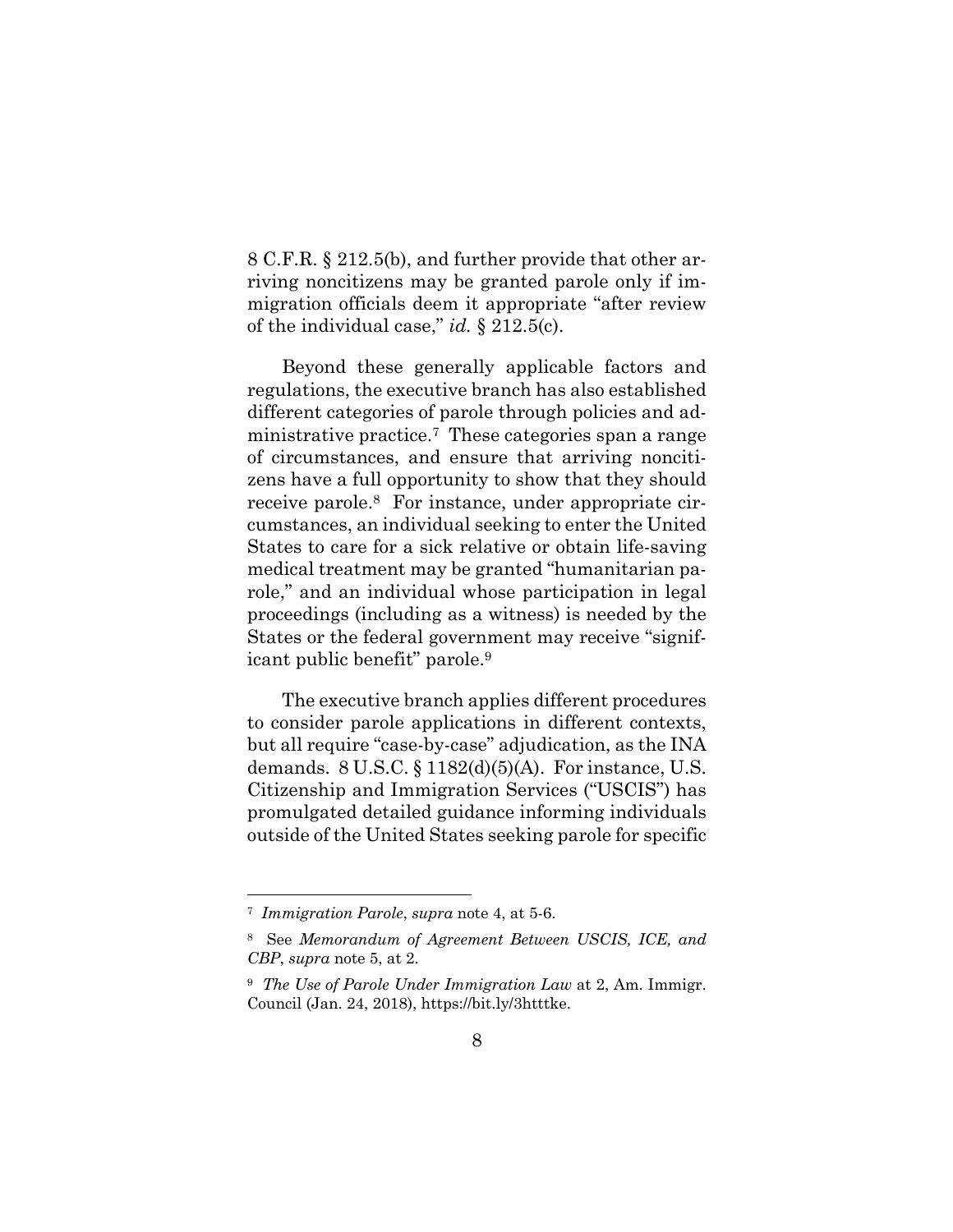reasons (such as to provide care for a seriously ill family member) what information to submit in support of their applications.<sup>10</sup> In a different context, U.S. Immigration and Customs Enforcement ("ICE") has for over a decade maintained a policy for arriving asylum seekers, under which a credible fear of persecution or torture weighs heavily in favor of granting parole but each request for "parole should be considered and analyzed on its own merits and based on the facts of the individual alien's case."<sup>11</sup>

Each year, applying these procedures, the executive branch considers parole applications in large numbers. Driven by the humanitarian and other public interests presented by the parole applicants, many of the applications are granted. During the first three years of President George W. Bush's administration, for instance, a total of 783,525 individuals received parole.12 While more recent aggregate data is not available,<sup>13</sup> the data for individual categories of parole suggests that large numbers of parole requests

<sup>10</sup> *Guidance on Evidence for Certain Types of Humanitarian or Significant Public Benefit Parole Requests*, USCIS, https://bit.ly/3CPUVlP (last updated Dec. 8, 2021).

<sup>11</sup> *Parole of Arriving Aliens Found to Have a Credible Fear of Persecution or Torture* at 3, ICE (Dec. 8, 2009), https://bit.ly/3q3JK43.

<sup>12</sup> *2003 Yearbook of Immigration Statistics* at 81, Dep't of Homeland Sec., Off. of Immigr. Stats. (Sept. 2004), https://bit.ly/3Iy1SKi.

<sup>13</sup> The *2003 Yearbook* is the last publicly available source to contain comprehensive data on annual parole grants. *Immigration Parole*, *supra* note 4, at 4-5.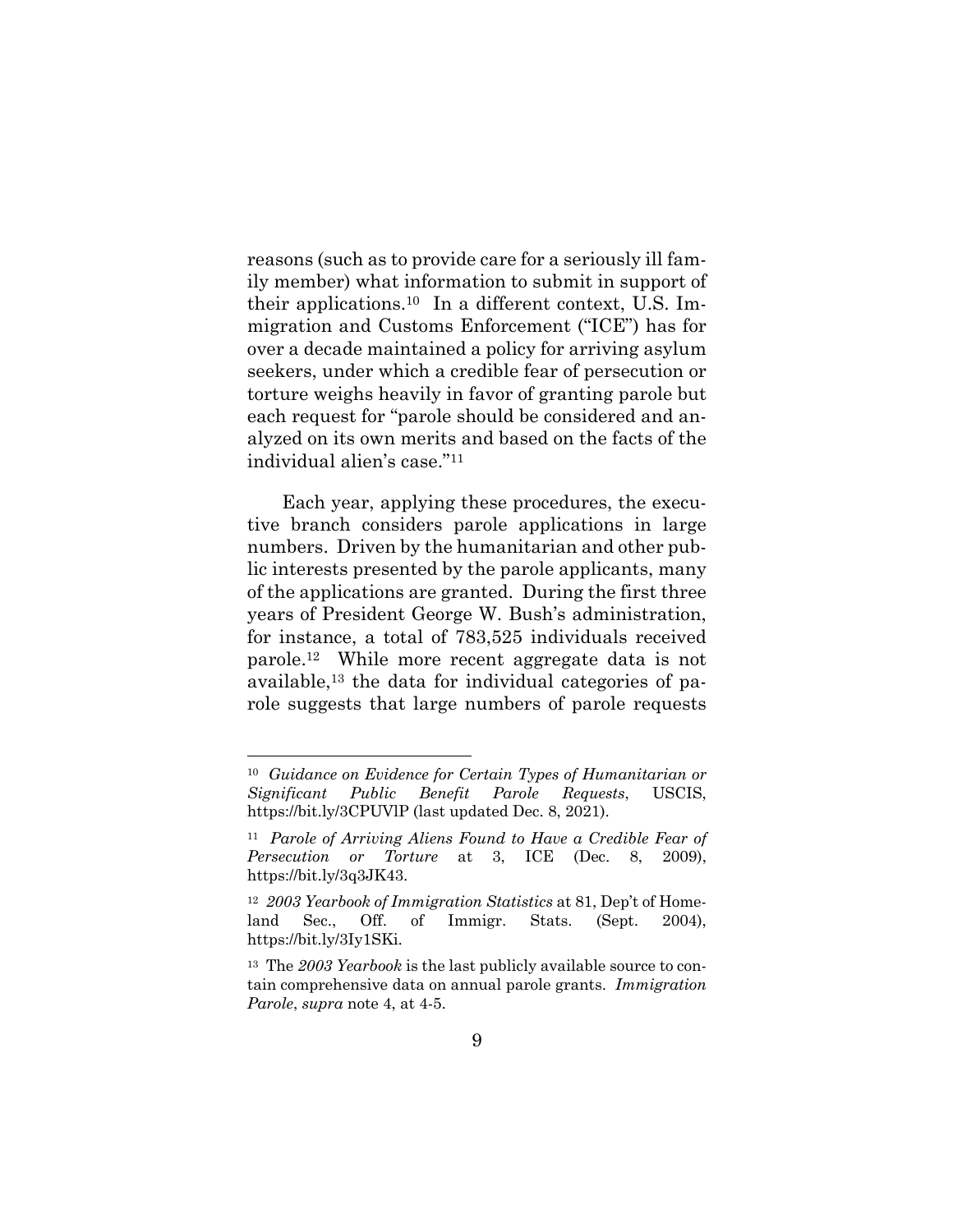are still granted today.14 And, for the reasons explained, this use of "discretion" to grant parole on a "case-by-case basis,"  $8$  U.S.C.  $\S$  1182(d)(5)(A), albeit to many individual applicants, not only reflects longstanding practice over multiple administrations but also is consistent with Congress's grant of statutory authority to the executive branch under the INA.

### **B. The executive branch has exercised its parole authority for decades in a wide range of contexts, including to establish large-scale programs.**

Pursuant to its broad authority under  $§ 1182(d)(5)(A)$  to grant parole to arriving noncitizens, the executive branch has for decades established administrative structures to guide the exercise of its parole power in particular contexts—i.e., large-scale parole "programs." These programs produce social and economic benefits for many recipients, as well as their loved ones, the States in which they live and work, and the United States at large.

To begin, the executive branch has established several programs aimed at family reunification,

<sup>14</sup> For instance, in 2015, the executive branch granted 300,803 requests for advance parole, which is a specific type of parole that allows noncitizens to leave and re-enter the United States. *USCIS Advance Parole Documents*, *Fiscal Year 2016 Report to Congress* at 6, Dep't of Homeland Sec. (Jan. 6, 2017), https://bit.ly/3vzuYp8; see *Immigration Parole*, *supra* note 4, at 5; *infra* pp. 15-16.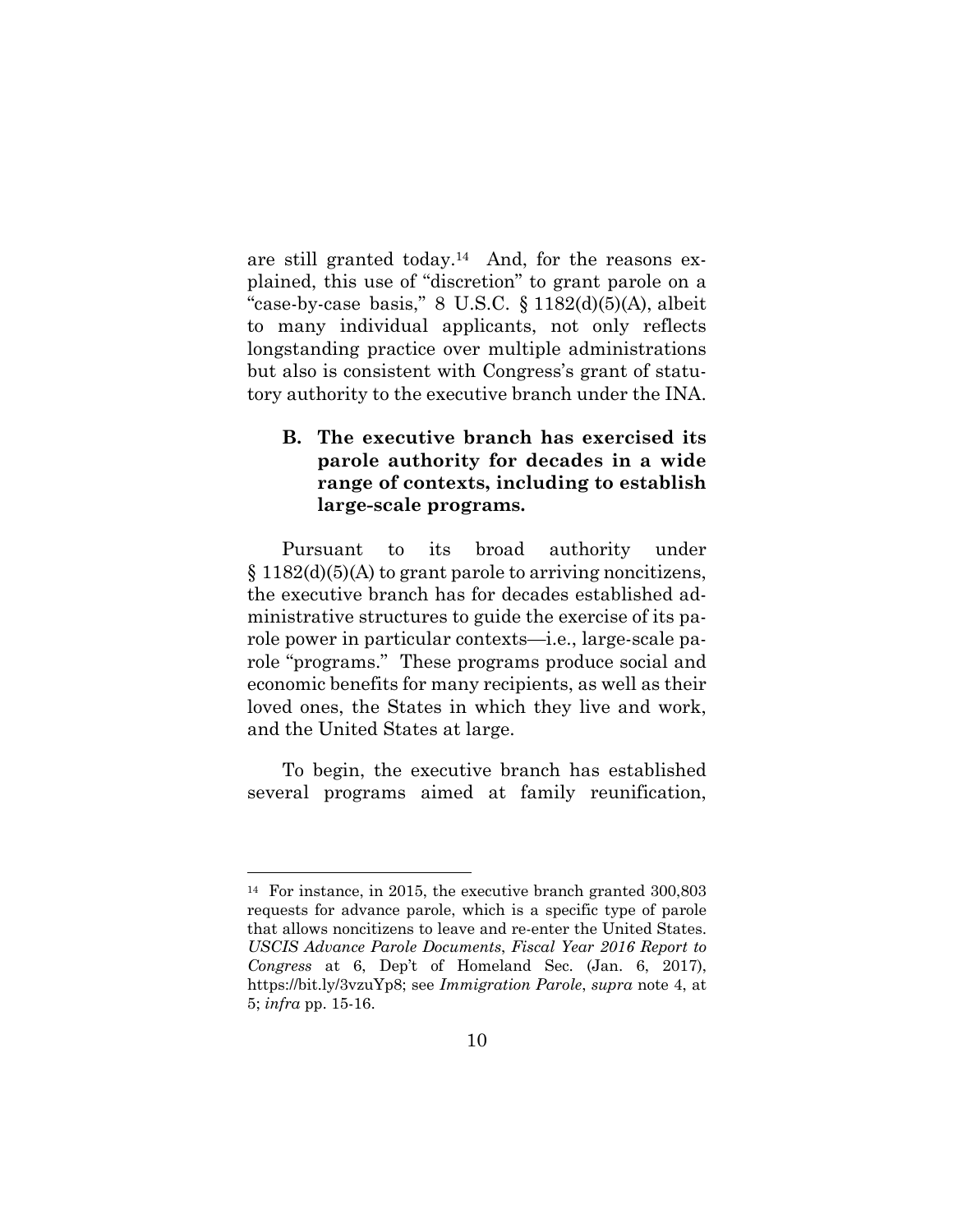which is "an underlying principle" of our country's immigration system.15 Often, individuals must wait years for family-based visas to join their relatives in the United States.16 In the interim, individuals may resort to dangerous migration attempts—such as taking a raft from Cuba to the United States—in hopes of reuniting with their families.17 In response to these concerns, available parole programs provide a "safe, legal, and orderly" path to "expedite family reunification" while individuals await approval of their visas.<sup>18</sup>

Take, for instance, the Haitian Family Reunification Parole program, which was established in 2014 to reunite families following a catastrophic earthquake in Haiti.19 Eligible U.S. citizens and lawful permanent residents receive invitations to apply for parole for relatives living in Haiti.20 But an invitation does not guarantee parole. Instead, USCIS exercises its "discretion[]" to grant parole on a "case-by-case"

<sup>15</sup> *Immigration Parole*, *supra* note 4, at 9.

<sup>16</sup> *Id.* at 9-10.

<sup>17</sup> *Id.* at 10; *Cuban Family Reunification Parole Program*, 72 Fed. Reg. 65,588-01, 65,588 (Nov. 21, 2007); *Secretary Mayorkas Overviews U.S. Maritime Migrant Interdiction Operations*, Dep't of Homeland Sec. (July 13, 2021), https://bit.ly/3IBZZwd.

<sup>18</sup> *Implementation of Haitian Family Reunification Parole Program*, 79 Fed. Reg. 75,581-01, 75,581 (Dec. 18, 2014); see *Cuban Family Reunification Parole Program*, 72 Fed. Reg. at 65,588; *Filipino World War II Veterans Parole Policy*, 81 Fed. Reg. 28,097-02, 28,098 (May 9, 2016).

<sup>19</sup> *Implementation of Haitian Family Reunification Parole Program*, 79 Fed. Reg. at 75,582.

<sup>20</sup> *Ibid.*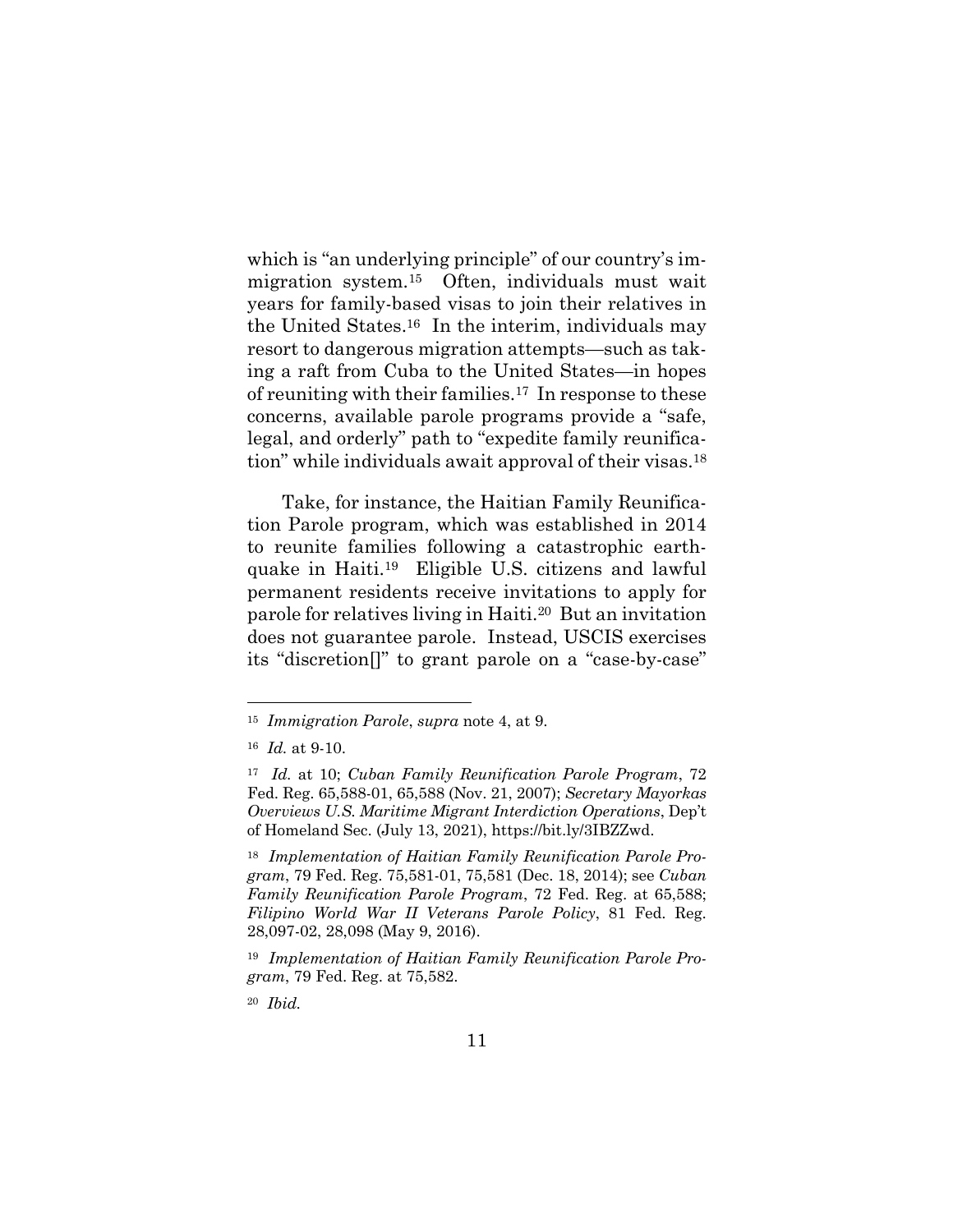basis, after consideration of an application and documentation.21 This program has, as intended, been used to grant parole to large numbers of noncitizens: under Presidents Obama and Trump, it was used to grant parole to more than  $8,300$  individuals.<sup>22</sup> Similar initiatives include the Cuban Family Reunification Parole program and Filipino World War II Veterans Parole program.<sup>23</sup>

These are just a few of the population-specific parole programs that have been or are being used to grant entry to noncitizens. The executive branch has also used its parole power to allow foreign nationals fleeing persecution or violence to enter the country. The practice dates back to 1956, when President Eisenhower allowed the parole of 15,000 Hungarian refugees fleeing their country following the Soviet invasion to quell the Hungarian Revolution.<sup>24</sup> More recently, the Central American Minors Refugee and Parole program, which was started in 2014, has been employed to allow children living in dangerous conditions in El Salvador, Guatemala, and Honduras, as well as certain family members of those children, to

<sup>21</sup> *Ibid.*

<sup>22</sup> *Form I-131, Travel Document Applications for the Haitian Family Reunification Parole (HFRP) Program: Applications Accepted, Denied, Approved*, *and Pending as of December 31, 2019*, USCIS (Jan. 2020), https://bit.ly/3K88Tls.

<sup>23</sup> *Immigration Parole*, *supra* note 4, at 10-11. Processing for the Cuban Family Reunification Program has been suspended in Havana, Cuba due to security reasons, but the program remains in effect. *The Cuban Family Reunification Parole Program*, USCIS, https://bit.ly/3vv8Hc8 (last updated Oct. 22, 2020).

<sup>24</sup> *Immigration Parole*, *supra* note 4, at 2 n.6.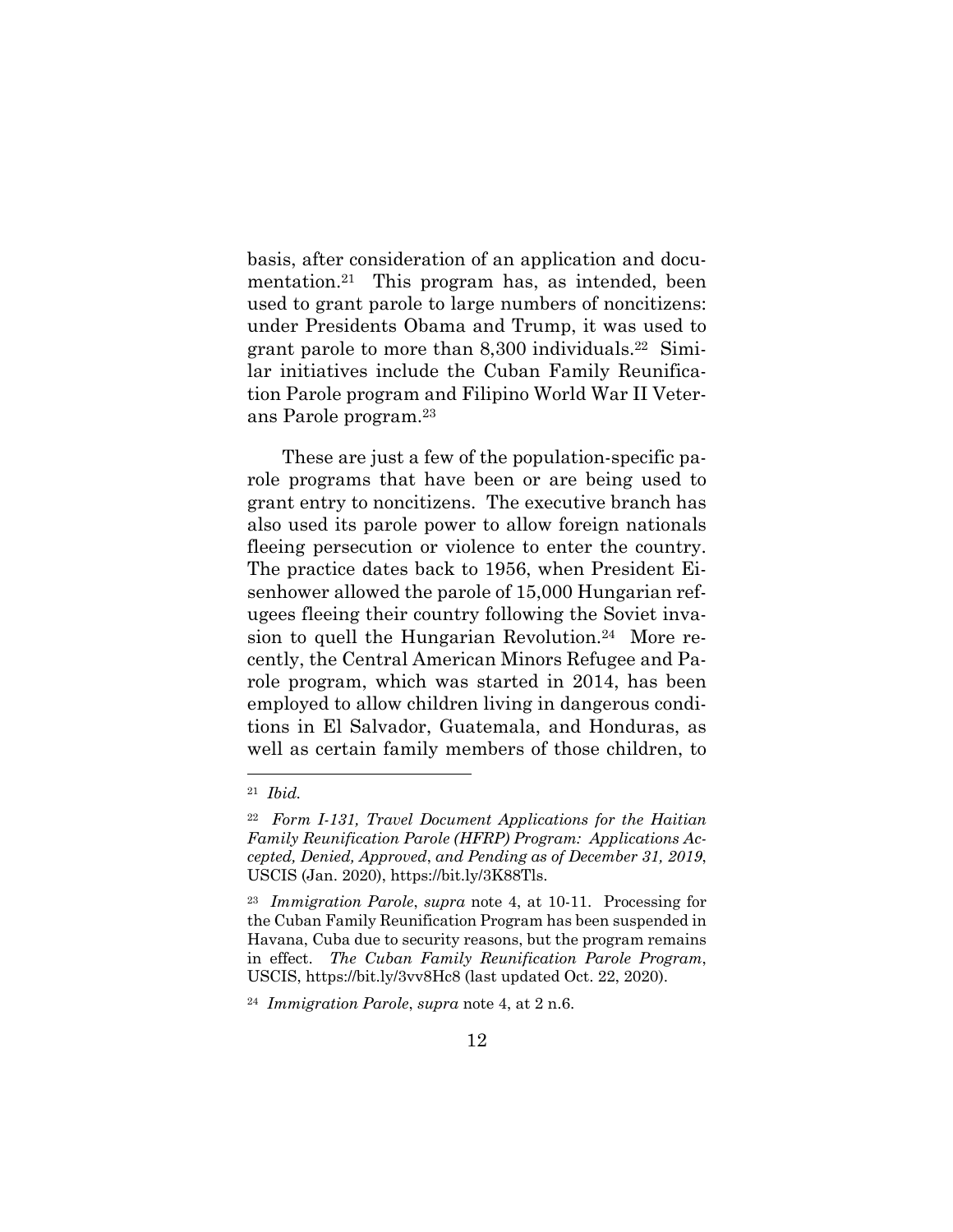receive parole if they are ineligible for refugee status.25 A similar program could be established to allow individuals fleeing the violence and destruction caused by the Russian invasion in Ukraine to enter the United States.<sup>26</sup>

The executive branch has also implemented population-specific parole programs to satisfy its foreign policy objectives. For instance, the Special Program for Cuban Migration, a lottery parole program, was used from 1994 to 1998 to enable the United States to satisfy its commitment to allow the migration of at least 20,000 Cubans annually.27 As another example, one aim of the Haitian Family Reunification Parole program is to further the United States' "goals for Haiti's long-term reconstruction and development" following the 2010 earthquake.<sup>28</sup> After receiving pa-

<sup>25</sup> *Central American Minors (CAM) Refugee and Parole Program*, USCIS, https://www.uscis.gov/CAM (last updated Sept. 14, 2021); Mark Greenberg et al., *Relaunching the Central American Minors Program: Opportunities to Enhance Child Safety and Family Reunification* at 1, Migration Pol'y Inst. (Dec. 2021), https://bit.ly/3tcB6SL. This program was terminated under President Trump but has been restarted under President Biden. *Restarting the Central American Minors Program*, U.S. Dep't of State, Off. of the Spokesperson (Mar. 10, 2021), https://bit.ly/3hypdzO.

<sup>26</sup> Alberto Gonzales & Patrick Glen, *The Attorney General's Immigration Powers Can Aid Fleeing Ukrainians*, The Hill (Mar. 11, 2022), https://bit.ly/3qq47IX.

<sup>27</sup> *Immigration Parole*, *supra* note 4, at 11-12.

<sup>28</sup> *Implementation of Haitian Family Reunification Parole Program*, 79 Fed. Reg. at 75,582.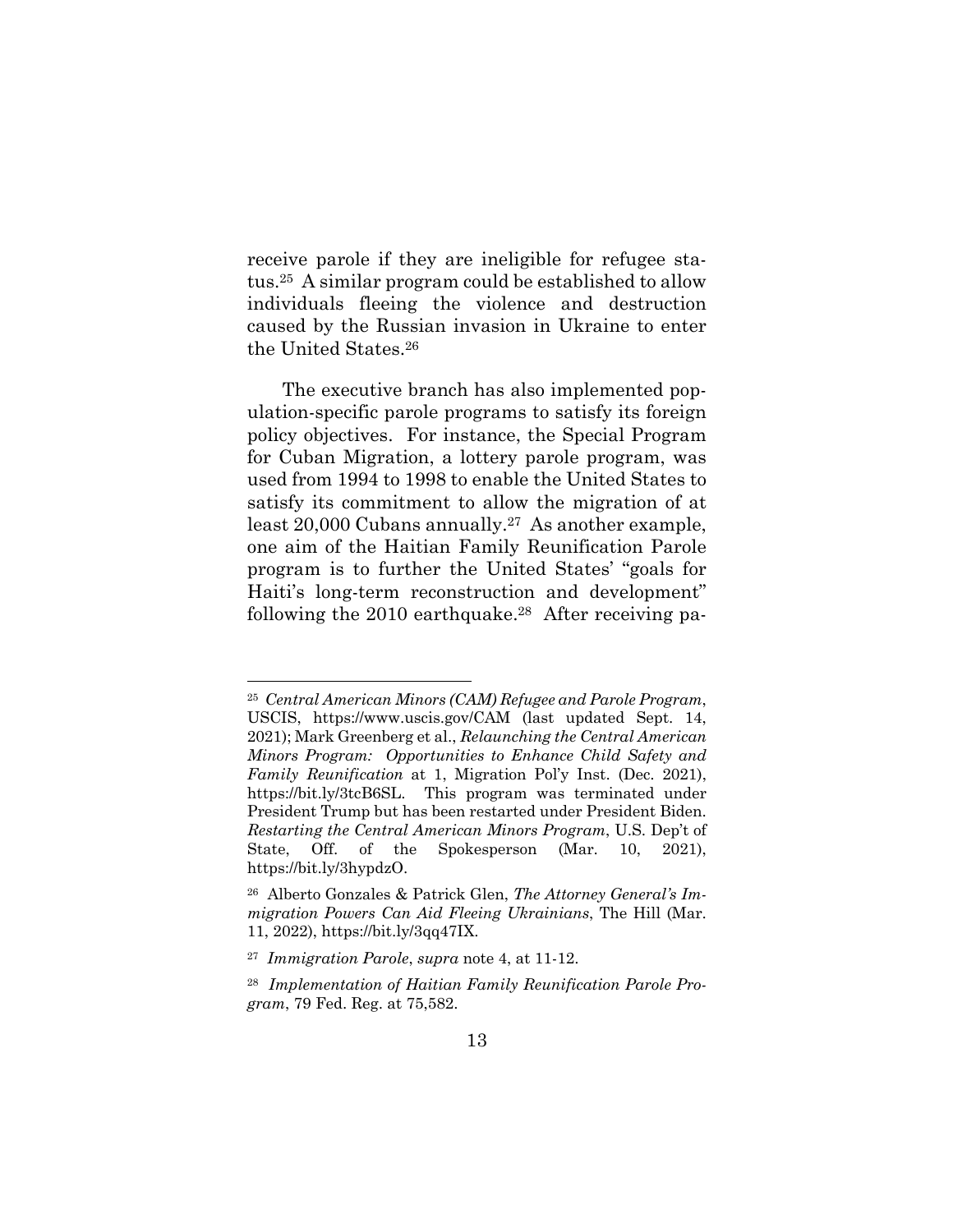role, program beneficiaries can apply for authorization to work in the United States and remit their earnings to Haiti to support economic revitalization of that country.<sup>29</sup>

Members of certain professions have likewise been permitted to enter the country via parole. President George W. Bush established the Cuban Medical Professional program, which was in place through 2017, to allow the parole of Cuban medical professionals who were forced by their government to work in other countries for little pay.30 More recently, in 2017, the International Entrepreneur Parole program was established to allow the parole of certain foreign entrepreneurs and their families.<sup>31</sup> This program provides valuable economic benefits to the United States by permitting the migration of individuals who

<sup>29</sup> *Ibid.* The Haitian economy relies significantly on remittances from Haitians living abroad; in 2019, global remittances amounted to \$3.3 billion, or 37 percent of the country's gross domestic product. Kira Olsen-Medina & Jeanne Batalova, *Haitian Immigrants in the United States*, Migration Pol'y Inst. (Aug. 12, 2020), https://bit.ly/34sTdtV.

<sup>30</sup> *Cuban Medical Professional Parole (CMPP) Program*, USCIS, https://bit.ly/3K6opOJ (last updated Jan. 19, 2017); Press Release, Sen. Bob Menendez, *Menendez Leads Congressional Call to Reinstate Cuban Medical Professional Parole Program* (Dec. 4, 2017), https://bit.ly/3IyNKAH.

<sup>31</sup> *International Entrepreneur Parole*, USCIS, https://bit.ly/3K8Sldm (last updated Sept. 15, 2021).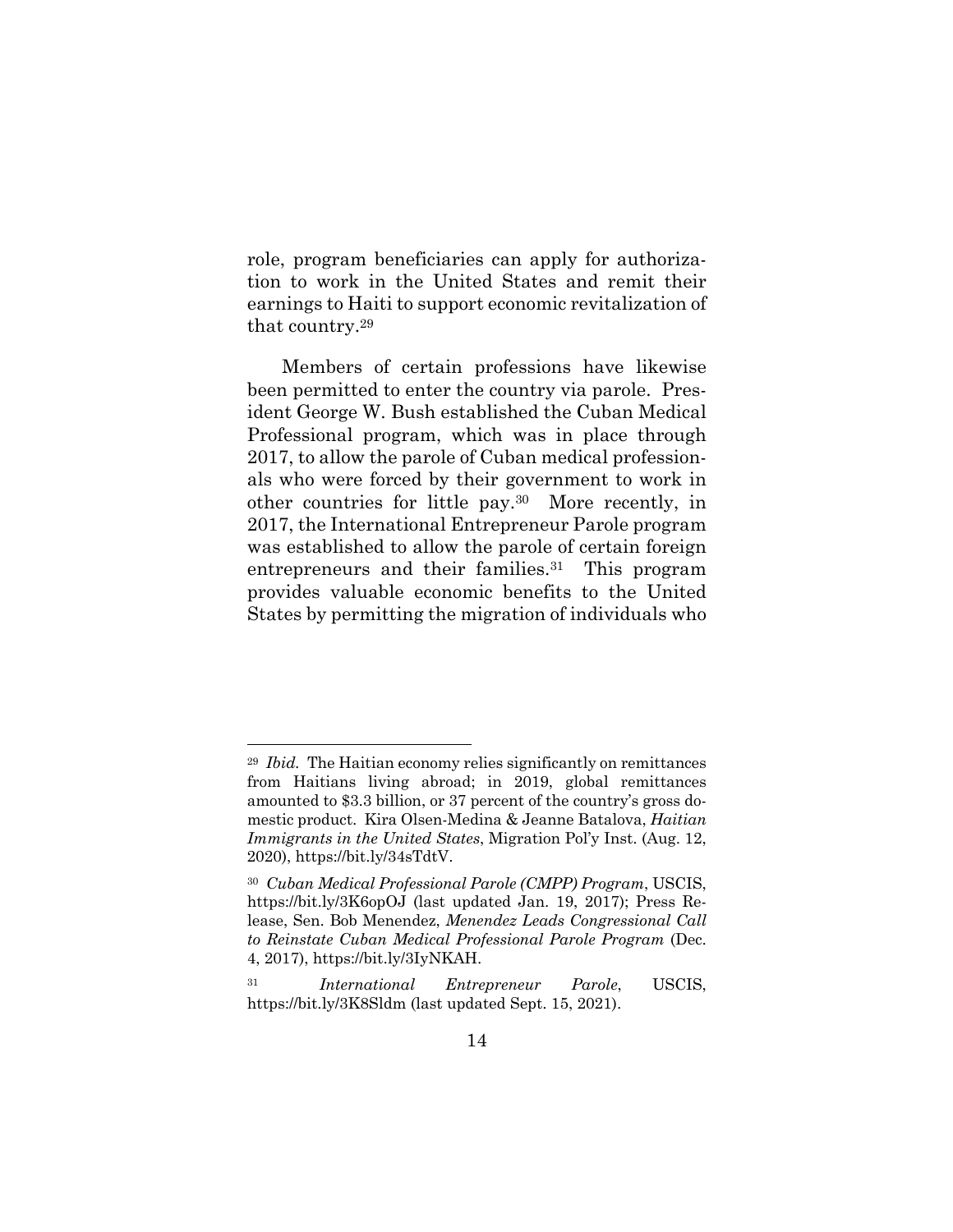will grow new businesses and create jobs for U.S. workers.<sup>32</sup>

Finally, certain parole programs established over the last decade allow individuals to either remain in, or return to, the United States in order to alleviate their own or others' hardship. For instance, the parole-in-place program permits individuals, particularly the family members of active-duty and former U.S. Armed Forces members, who have not been lawfully admitted to the United States to remain in the country.33 This program honors the military service of veterans by protecting their family members from removal, and enables active military members to carry out their duties without worrying about their loved ones' immigration status.<sup>34</sup> Meanwhile, advance parole authorizes noncitizens living in the United States who lack legal permanent resident status to travel abroad and then seek parole upon their return.35 Advance parole does not guarantee parole

<sup>32</sup> *Immigration Parole*, *supra* note 4, at 7. The effective date of this program was delayed by the Trump Administration and legal challenges, but the program has since been resumed. *Removal of International Entrepreneur Parole Program*, 86 Fed. Reg. 25,809-01, 25,809 (May 11, 2021) (withdrawing proposed rule that would revoke regulations implementing program).

<sup>33</sup> *Immigration Parole*, *supra* note 4, at 6.

<sup>34</sup> *Fact Sheet: Military Parole in Place* at 1, Nat'l Immigr. Forum (Oct. 7, 2021), https://bit.ly/3HOkBQZ.

<sup>35</sup> *Immigration Parole*, *supra* note 4, at 5.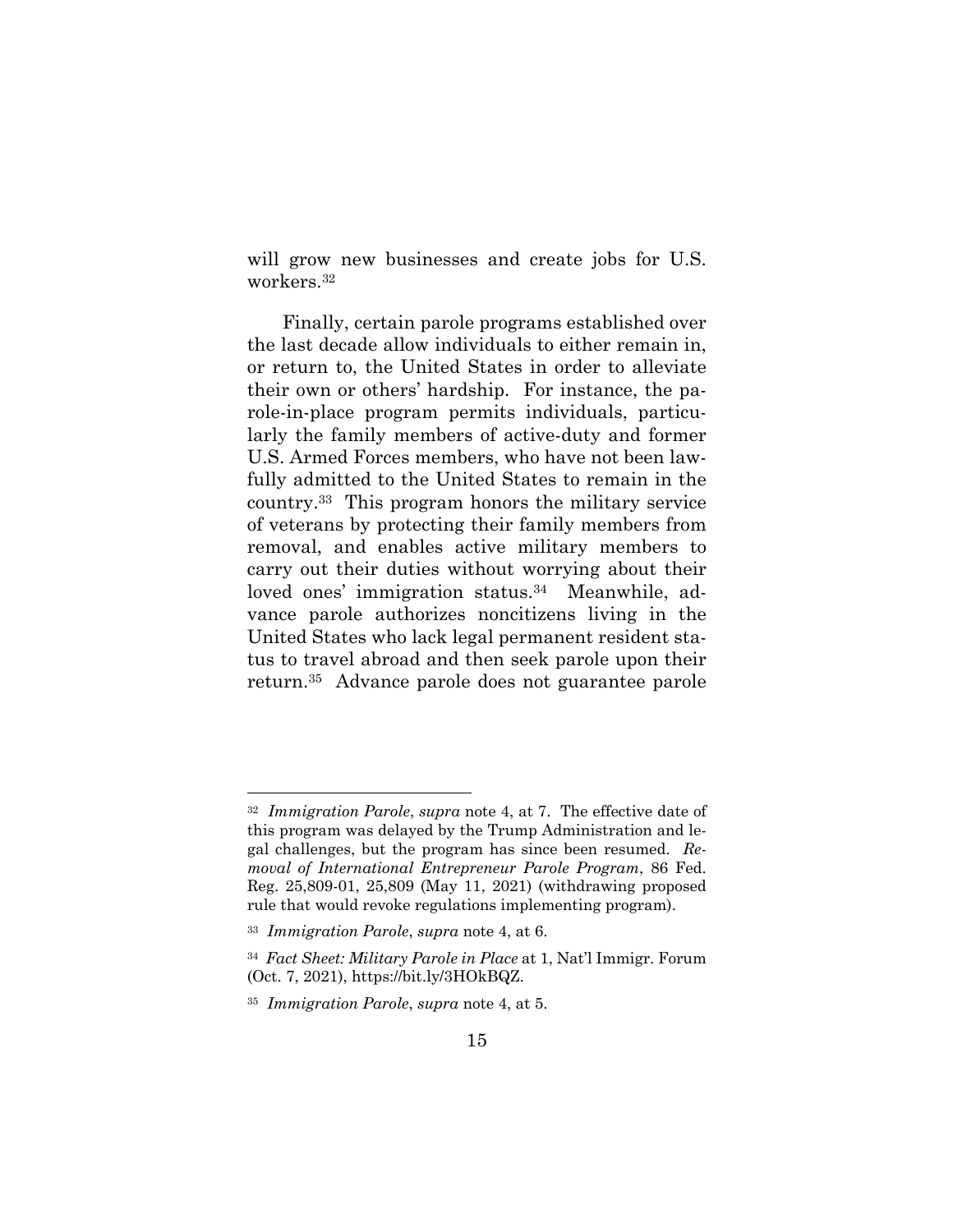upon return, but it allows a noncitizen who would otherwise not be allowed to leave the United States to lawfully exit and seek re-entry.<sup>36</sup>

The executive branch has thus for decades used its parole authority under  $\S 1182(d)(5)(A)$  to grant parole on a programmatic basis to noncitizens in a variety of circumstances. As noted, these grants of parole confer a wide range of benefits on noncitizens and their communities—from access to safe living conditions to family reunification—and they enable the executive branch to accomplish a wide range of policy objectives, including international development and the recognition of military veterans' service to the United States.

Moreover, these programs have yielded parole grants in large numbers, consistent with the humanitarian and other interests they recognize. For instance, between 2012 to 2015, more than one million individuals obtained advance parole.<sup>37</sup> Likewise, thousands of individuals have benefited from the population-specific programs, including nearly 5,000 Central American children who were enduring lifethreatening conditions;<sup>38</sup> more than 8,300 Haitians

<sup>36</sup> *Ibid.*; *Advance Parole*, CBP, https://bit.ly/3szubm4 (last updated July 22, 2019).

<sup>37</sup> *USCIS Advance Parole Documents*, *supra* note 15, at 6.

<sup>38</sup> *Restarting the Central American Minors Program*, *supra* note 26.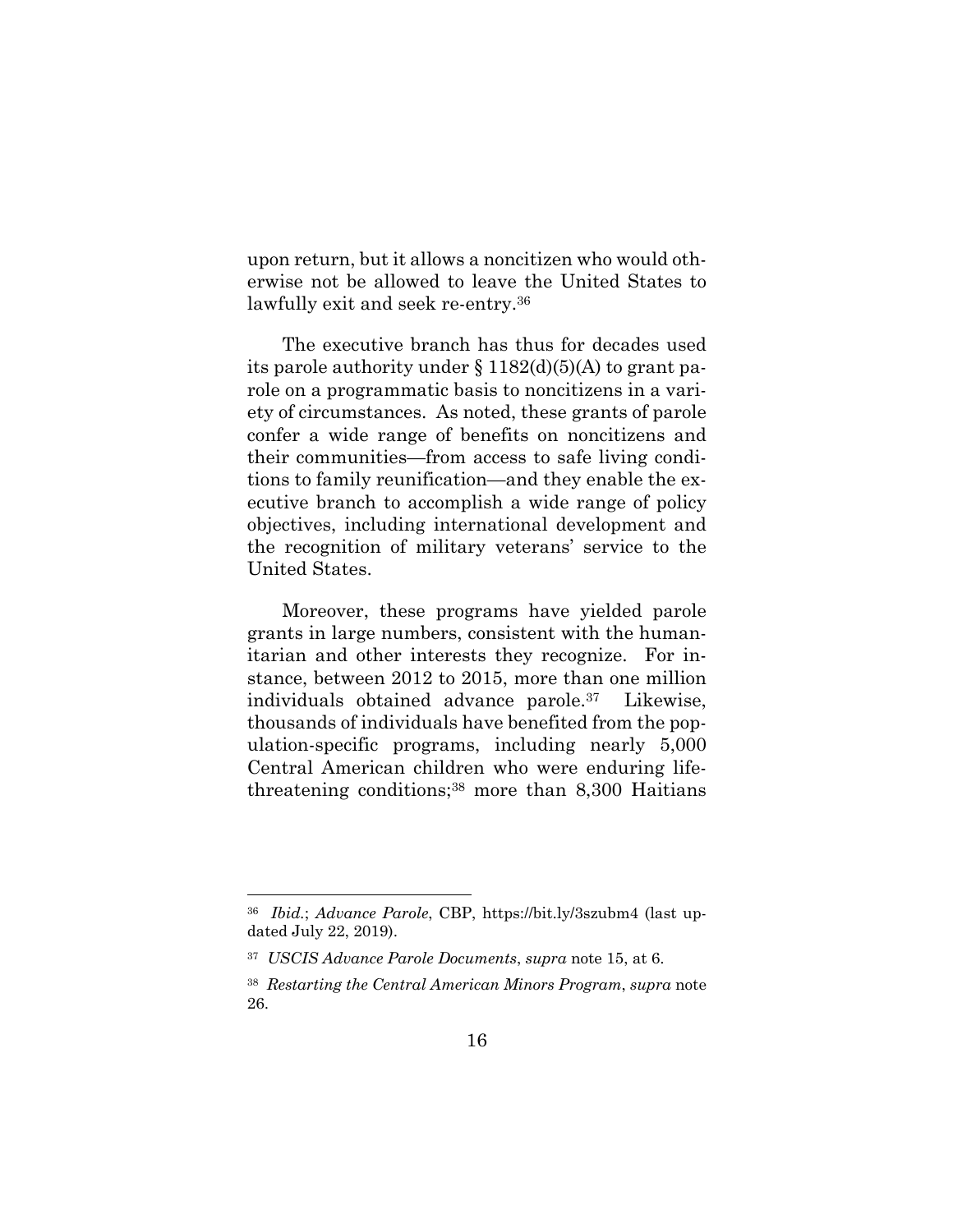whose lives were disrupted by the deadly earthquake;<sup>39</sup> and more than 9,600 Cuban medical professionals who were, prior to coming to the United States, forced to work in inhumane conditions for minimal compensation.40 Thus, not only has the executive branch exercised its broad authority to grant parole, including by creating programs for doing so, for decades, but the exercise of this authority also has proven invaluable to hundreds of thousands of individuals.

### **C. The court of appeals erred in adopting an excessively narrow reading of the executive branch's parole power.**

The decision below rests on a narrow view of the executive branch's parole power that cannot be squared with this consistent practice over many decades and multiple administrations, and that threatens to undermine the many parole programs established pursuant to this power.

The court of appeals reasoned that  $\S 1182(d)(5)(A)$ does not allow the executive branch to grant parole on a programmatic basis. Pet. App. 120a-121a. In that court's words,  $\S 1182(d)(5)(A)$  cannot be used "to parole aliens *en masse*," because doing so would circumvent the parole power's "'case-by-case' requirement."

<sup>39</sup> *Travel Document Applications for the Haitian Family Reunification Parole (HFRP) Program*, *supra* note 23.

<sup>40</sup> *USCIS I-131, Application for Travel Document Cuban Medical Professional Parole (CMPP) Program Approvals from January 1, 2006 to December 31, 2017*, USCIS (Dec. 2, 2019), https://bit.ly/36Yj6mr.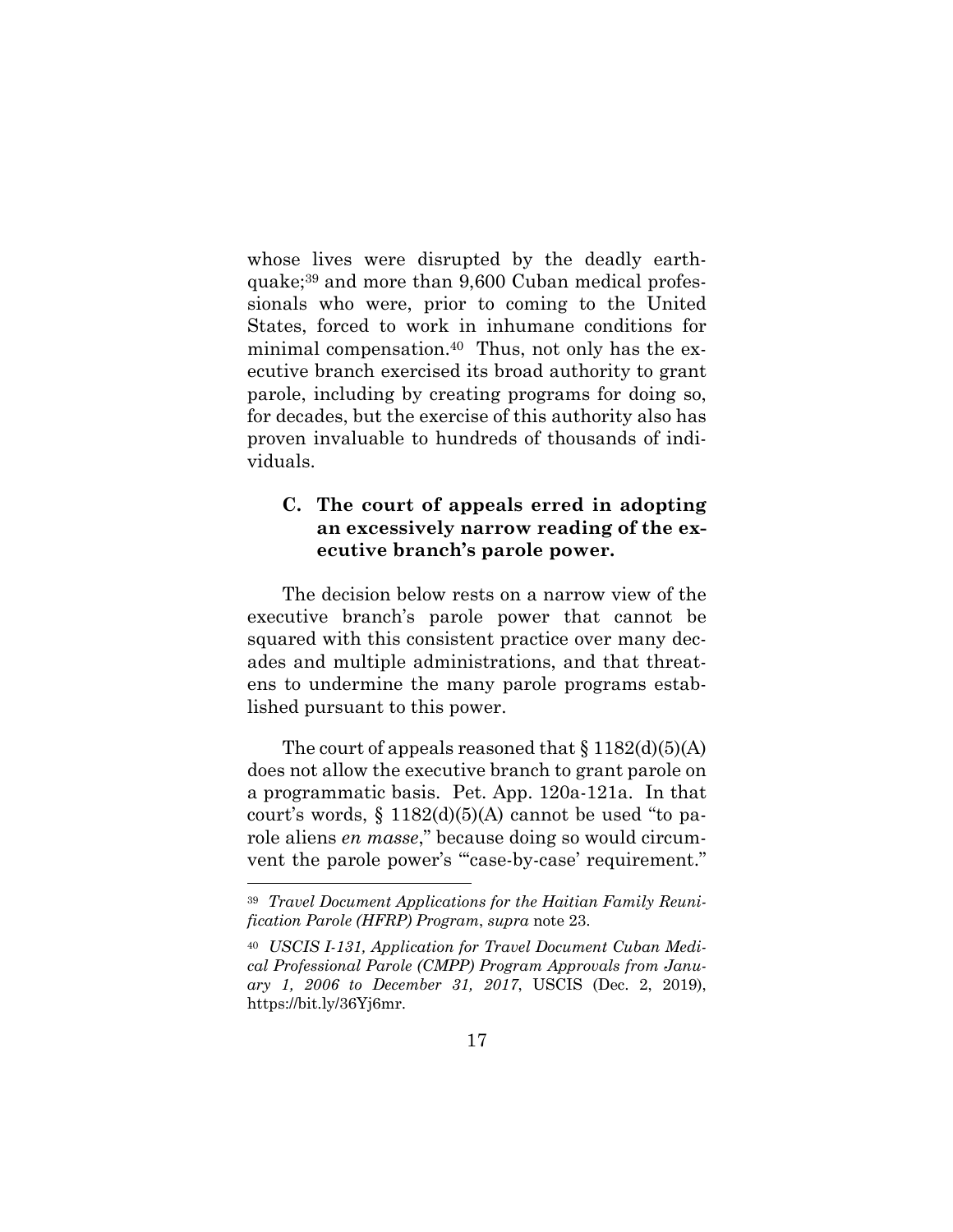*Id.* at 120a. Respondents echo that characterization, contending that the "case-by-case" requirement is meant "to prohibit class-wide releases of aliens based on class-wide reasons, such as lack of detention capacity." Br. in Opp. 30 (emphasis omitted). That argument is flawed on multiple levels.

To start, neither the court of appeals nor respondents identify any support in the record for the premise that the executive branch does not exercise "case-bycase" discretion in granting parole applications at the border. That is in part because respondents failed to develop that argument: As the government explains, see U.S. Br. 34, respondents affirmatively waived any argument before the district court regarding the executive branch's parole policies, asserting that they were "not challenging" those policies, J.A. 212.

But it is also because there is no basis for respondents' sweeping claim that "any 'case-by-case' consideration" is "*pro forma* and illusory." Br. in Opp. 30. As the above discussion reflects, the consistent practice of the executive branch in a wide range of contexts is to ensure that parole is granted only on a case-bycase basis. Although both the processes that parole applicants undergo and the factors that immigration officials consider when reviewing applications vary based on the context, officials must always consider "the individual case" when granting parole. 8 C.F.R. § 212.5(c); see *id.* § 212.5(b) (directing that parole must be "justified only on a case-by-case basis"). Here, although the record does not include evidence of the on-the-ground practices for granting parole, the last publicly available guidance document for parole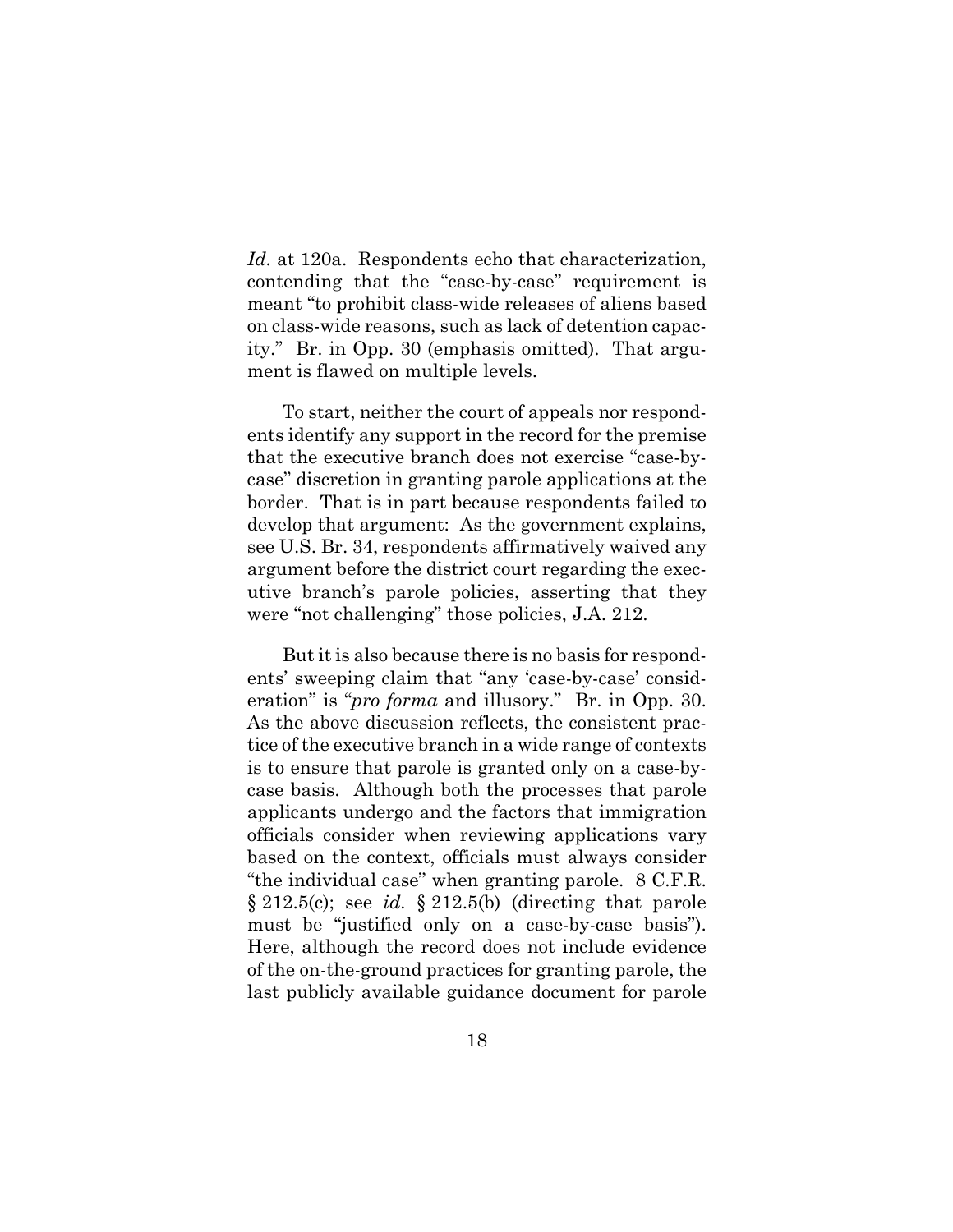determinations for arriving asylum seekers instructs officials to make case-by-case decisions. Specifically, it requires ICE agents to conduct detailed interviews of each arriving noncitizen, and to "consider[] and analyze[]" each noncitizen's "eligibility for parole . . . on its own merits and based on the facts of the individual [noncitizen]'s case."41 The court below erred in concluding otherwise.

That error would have profound detrimental consequences if adopted by this Court. The decision below rests on the court of appeals' view that  $§ 1182(d)(5)(A)$ 's requirement that parole be granted on a "case-by-case basis" means that the executive branch has "limited authority" to release noncitizens on parole, and so cannot parole large numbers of noncitizens based on broadly applicable factors. Pet. App. 14a, 120a. As the foregoing discussion reflects, though, the executive branch has consistently established parole programs of exactly that nature—programs that are designed to permit certain populations to come to the United States for purposes ranging from safety and security to family reunification. *Supra* Section I.B. All of these programs incorporate case-by-case decisionmaking, but, like the exercise of parole at issue here, they are also programmatic in nature, insofar as they rest on categorical judgments about why certain common factors warrant the exercise of discretion—or, in respondents' words, center on a "class-wide reason," Br. in Opp. 30, for why parole is warranted.

<sup>41</sup> *Parole of Arriving Aliens*, *supra* note 12, at 3.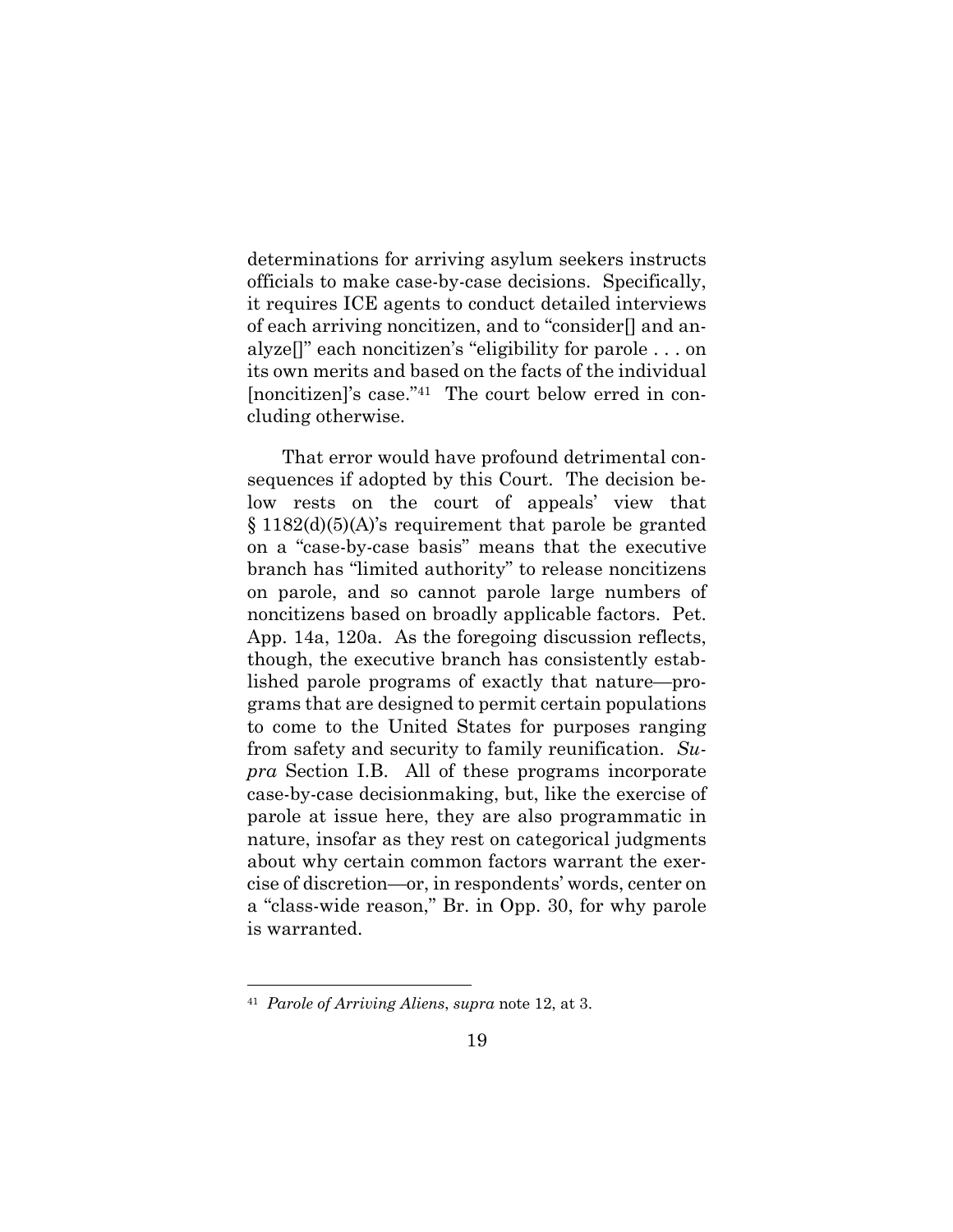Under the court of appeals' reasoning, then, all of these programs would be vulnerable to challenge. For instance, the court of appeals' concern that the executive branch was paroling individuals arriving at the U.S.-Mexico border "*en masse*" into the United States, Pet. App. 120a, could easily be repurposed to support an argument that the executive branch cannot parole victims of the Haitian earthquake "*en masse*," or grant parole to the family members of U.S. veterans "*en masse*." In each context—as here—the executive branch has determined that certain shared traits warrant a favorable exercise of discretion, subject to case-by-case adjudication. Under the court of appeals' view, however, no such exercise of discretion is permissible. That view, if adopted, would be profoundly destabilizing for the hundreds of thousands of individuals who receive parole through these programs each year, as well as the families, communities, and States to which they contribute. And it would severely constrict the executive branch's discretion to establish additional programs—such as one to parole Ukrainians displaced by escalating violence—that could be life-altering and even life-saving for countless individuals.

These concerns are not merely speculative. Earlier this year, respondents and thirteen other States filed an action in federal district court against President Biden, the Department of Homeland Security, and other executive-branch officials and agencies that challenges the Central American Minors Refugee and Parole program as unlawful. Amended Complaint at 5-6, *Texas v. Biden*, No. 2:22-cv-00014, ECF No. 14 (N.D. Tex. Mar. 14, 2022). The plaintiffs contend that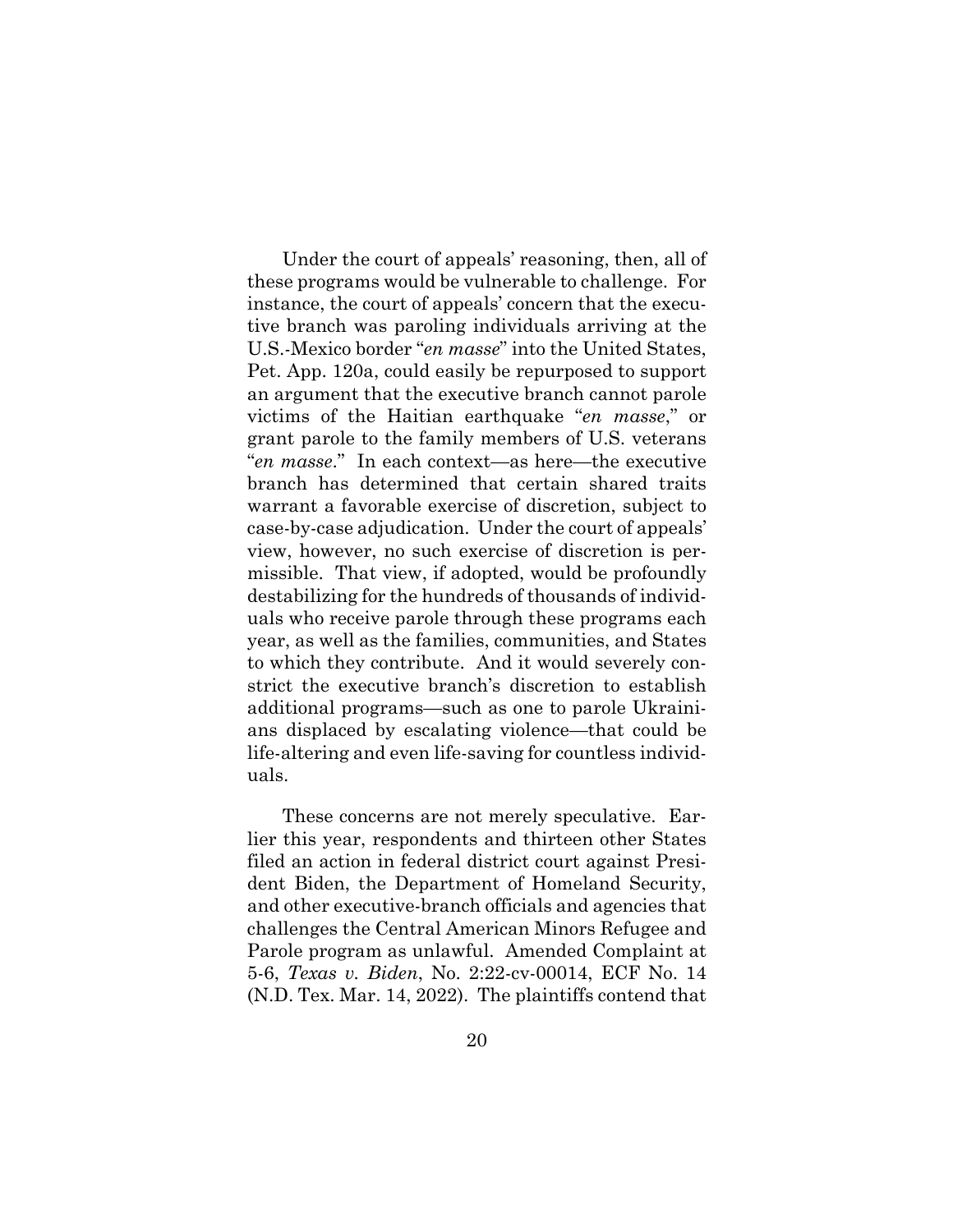by creating and implementing a parole program for a certain category of noncitizens, the executive branch has exceeded its "limited authority" to grant parole and violated the INA's requirement that parole determinations be made on a case-by-case basis. *Id.* at 28. In support, they rely on the court of appeals' decision in this case. *Id.* at 19-20. That case is still in its initial stages, but it illustrates the significant risk created by the court of appeals' circumscribed reading of the parole provision—one that threatens the welfare of parole recipients, their families, and their communities.

#### **II. The Decision Below Harms Amici States And Their Community Members.**

The court of appeals' unprecedented order not only is inconsistent with Congress's grant of statutory authority and decades of prior executive-branch practice, but it also harms the amici States and their residents in multiple respects. These serious consequences underscore the danger of affirming the court of appeals' decision requiring the executive branch to continue MPP, including the court's improperly narrow view of the executive branch's parole power.

At the most basic level, the decision below harms the amici States by depriving those States of members of their communities who might have migrated there absent the court order restoring MPP. See Pet. App. 59a ("drastically" more individuals are paroled into the United States absent MPP). Immigrants—including noncitizens—are a vital and substantial part of our nation. As of November 2021, 46.2 million people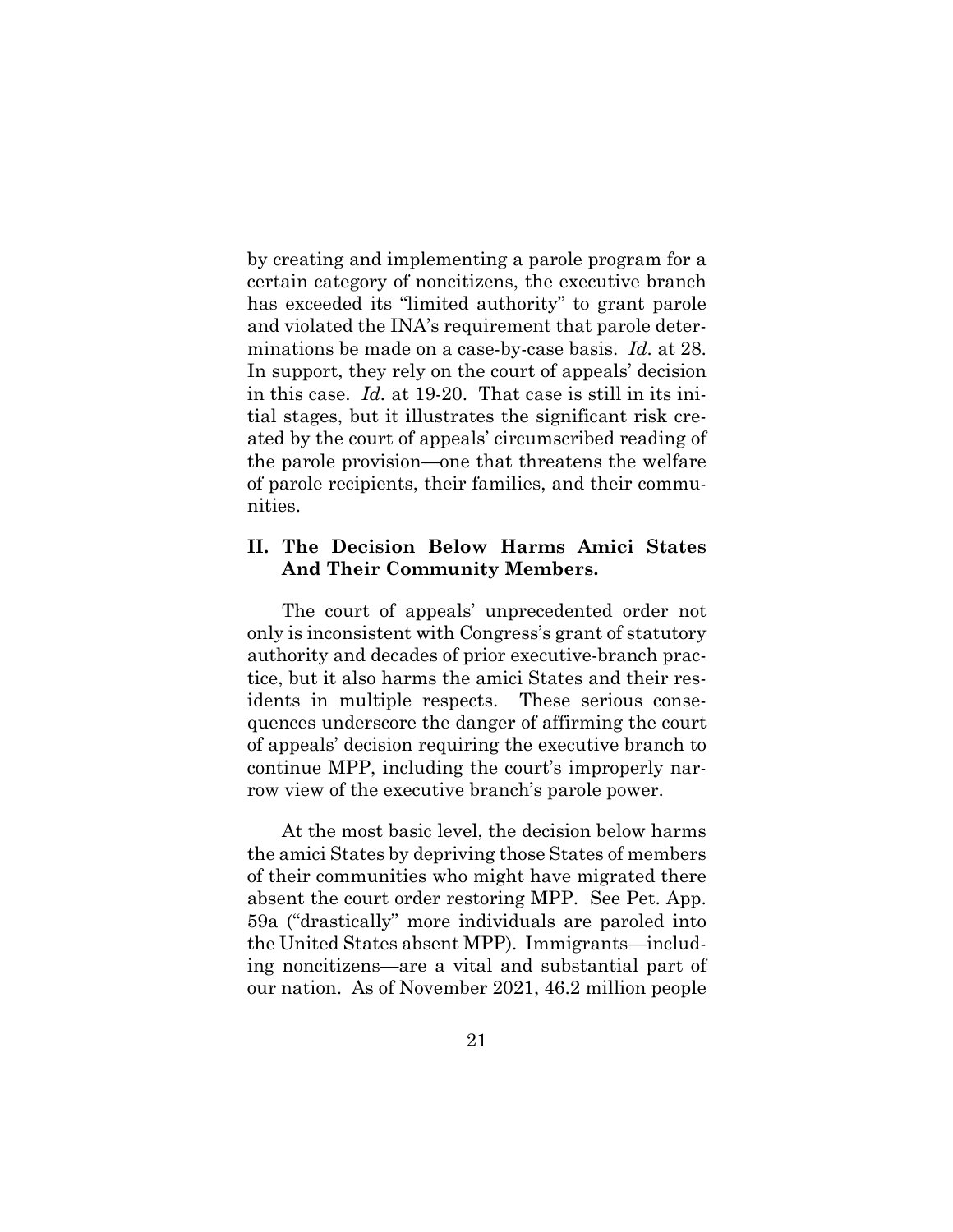living in the United States were born in another country.<sup>42</sup> This large immigrant population is unsurprising given that more individuals choose to migrate to the United States than to any other country.43 The amici States, in particular, are home to some of the largest immigrant populations—amounting to more than 23.7 million immigrant residents.<sup>44</sup>

Contrary to respondents' and their amici's characterizations, immigrants enrich their communities, including the amici States, in a variety of ways. And it is amici States' experience that noncitizens—including those who are residing in the United States under a grant of parole—benefit their communities in the same ways.

For one, immigrants play a critical role in fueling and sustaining state economies. Every year, immigrants contribute hundreds of billions of dollars in taxes and consumer spending.45 This includes noncitizens paroled into the United States, as they must pay

<sup>42</sup> Steven A. Camarota & Karen Zeigler, *Immigration Population Hits Record 46.2 Million in November 2021*, Ctr. for Immigr. Studs. (Dec. 20, 2021), https://bit.ly/3MmezKS.

<sup>43</sup> Abby Budiman, *Key Findings About U.S. Immigrants*, Pew Rsch. Ctr. (Aug. 20, 2020), https://pewrsr.ch/3tkJuzw.

<sup>44</sup> See *United States Data*, New Am. Econ., https://bit.ly/3ugCOBY (listing immigrant population in 2019 by State).

<sup>45</sup> *Immigrants Are Vital to the U.S. Economy* at 5, U.S. Cong., Joint Econ. Comm. (Apr. 6, 2021), https://bit.ly/3IFNJed (in 2019, immigrants paid \$492 billion in state, local, and federal taxes and wielded \$1.3 trillion in spending power).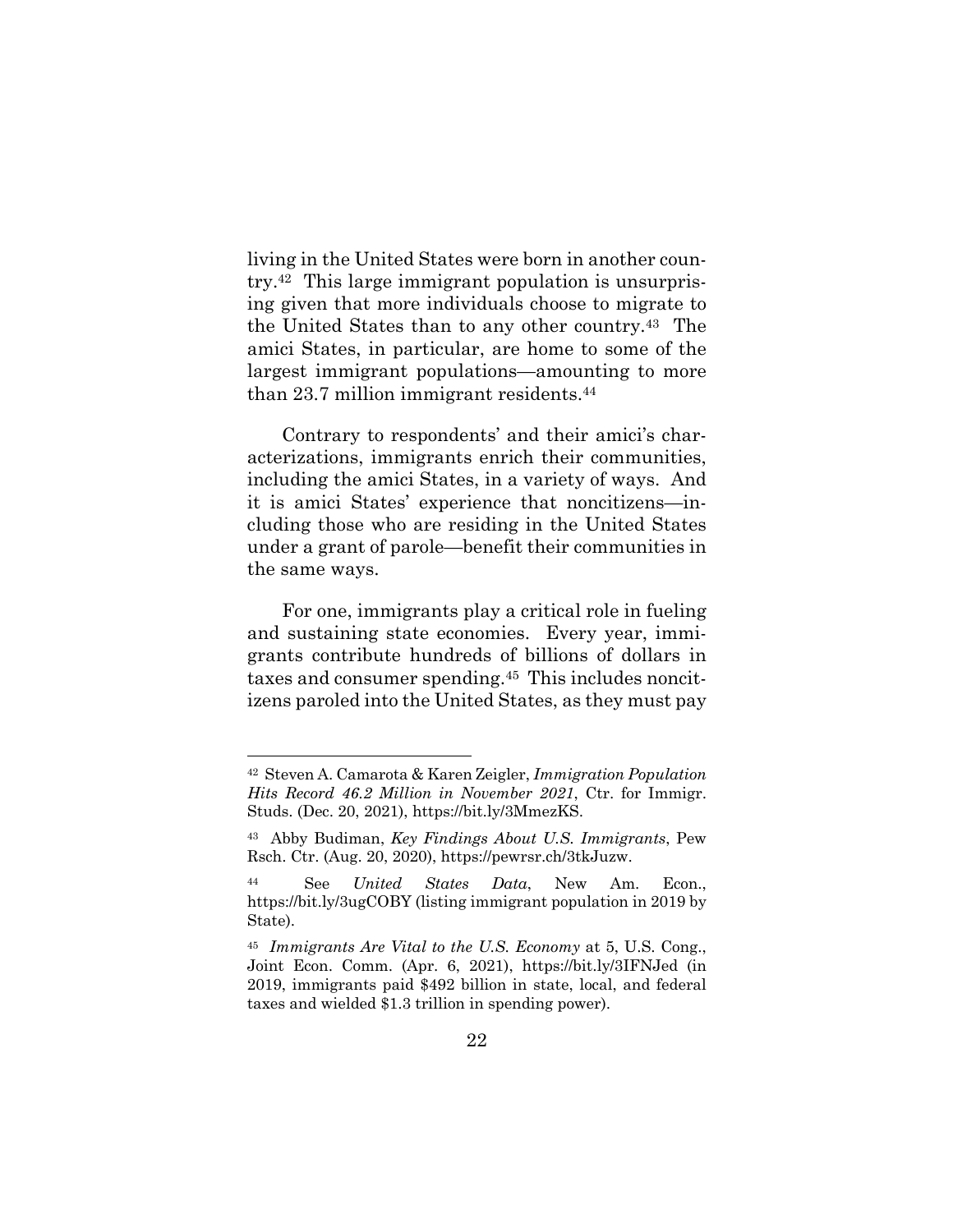taxes on income generated here.46 Immigrants also start businesses that generate billions of dollars in revenue.47 As one example of immigrants' substantial economic contributions, the most recent data available shows that in 2019, immigrants in Illinois paid \$13.4 billion in federal taxes and \$8 billion in state and local taxes, had \$50.2 billion to spend as consumers, and generated \$2.8 billion in business income.<sup>48</sup> That same year, immigrants in California paid \$88.2 billion in federal taxes, \$42.6 billion in state and local taxes, held \$317.6 billion in spending power, and generated \$24.8 billion in business income.<sup>49</sup> In fact, although respondents and their amici complain that immigrants burden state resources,<sup>50</sup> a wealth of data

<sup>46</sup> See *Taxation of Nonresident Aliens*, Internal Revenue Serv., https://bit.ly/3HM7xLI (last updated Feb. 24, 2022); *Aliens Employed in the U.S. – Social Security Taxes*, Internal Revenue Serv., https://bit.ly/3I0Jg4D (last updated Sept. 15, 2021).

<sup>47</sup> *Immigrants in the United States*, Am. Immigr. Council (Sept. 21, 2021), https://bit.ly/35qchtd (in 2019, immigrants generated \$86.3 billion in business revenue).

<sup>48</sup> *Immigrants and the Economy in Illinois*, New Am. Econ., https://bit.ly/3tSHv4t.

<sup>49</sup> *Immigrants and the Economy in California*, New Am. Econ., https://bit.ly/3u8FHVk.

<sup>50</sup> Br. for Appellees at 13-15, *Texas v. Biden*, 20 F.4th 928 (5th Cir. 2021) (No. 21-10806) ("Tex. C.A. Br."); Br. for Indiana et al. at 1, 4-6, *Texas v. Biden*, 20 F.4th 928 (No. 21-10806) ("Ind. C.A. Br.").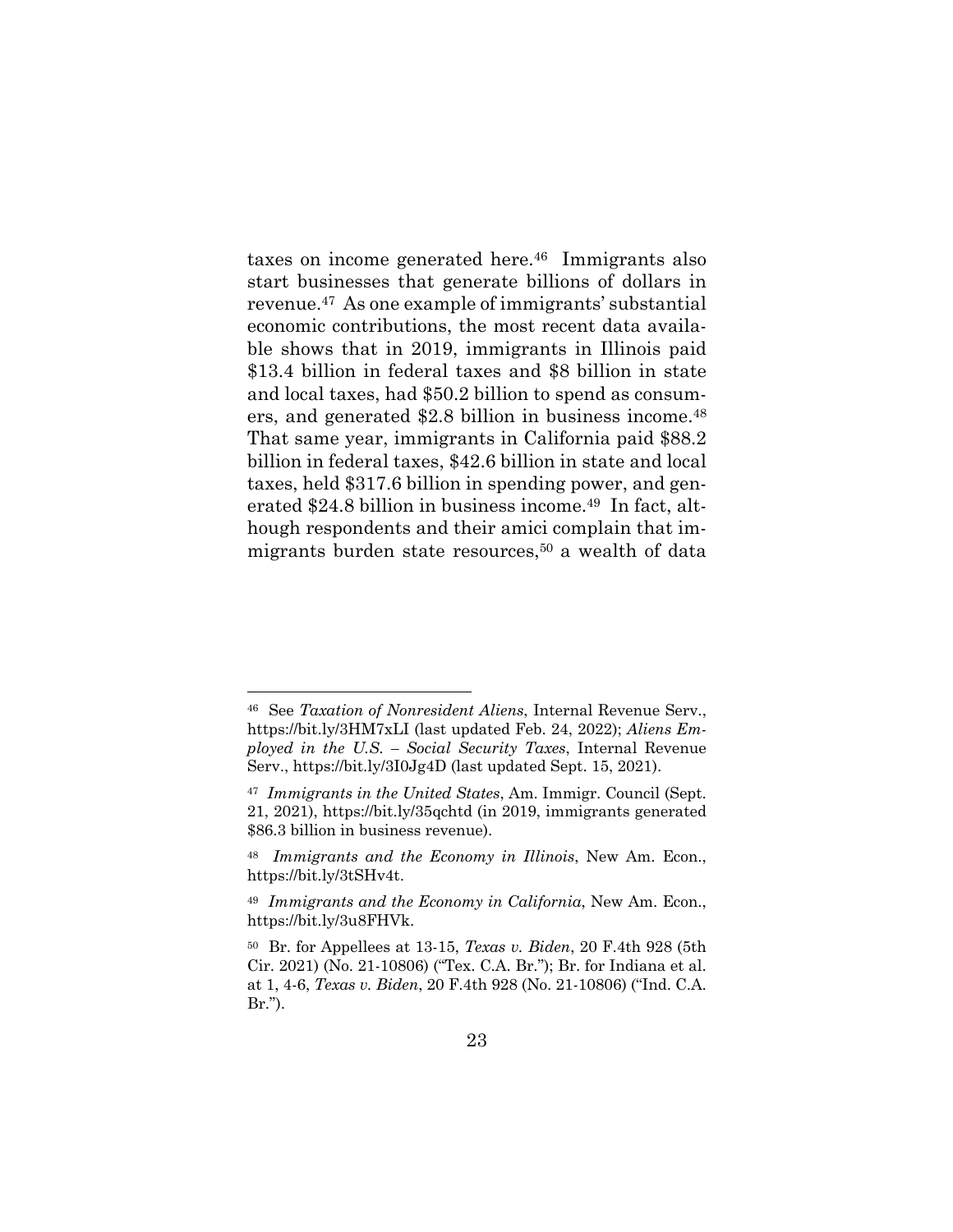shows that immigrants' financial contributions far exceed their costs in terms of the social services they  $use.^{51}$ 

Immigrants, including individuals paroled into the United States, also add to the number of available workers and make labor markets more efficient. Some noncitizens on parole, like those who enter the country via the International Entrepreneur Parole program, are automatically eligible to work. 8 C.F.R. § 274a.12(b)(37). Others, like those who receive "humanitarian" or "significant public benefit" parole, must first apply for employment authorization. *Id.*  $§ 274a.12(c)(11)$ . While employment authorization thus is not guaranteed,<sup>52</sup> a large number of individu-

<sup>51</sup> Dan Kosen, *Immigrants as Economic Contributors: Immigrant Tax Contributions and Spending Power*, Nat'l Immigr. Forum (Sept. 6, 2018), https://bit.ly/3CYEHab; Michael Greenstone & Adam Looney, *Policy Memo: Ten Economic Facts About Immigration* at 6, Brookings Inst. (Sept. 2010), https://bit.ly/3hAXoqK ("The consensus of the economics literature is that the taxes paid by immigrants and their descendants exceed the benefits they receive—that on balance they are a net positive for the federal budget."); *see also* Alex Nowrasteh & Robert Orr, *Immigration and the Welfare State: Immigrant and Native Use Rates and Benefit Levels for Means-Tested Welfare and Entitlement Programs*, Cato Inst. (May 10, 2018), https://bit.ly/3HEoxDs; Carole Keeton Strayhorn, *Special Report: Undocumented Immigrants in Texas: A Financial Analysis of the Impact to the State Budget and Economy* at 20, Off. of the Comptroller of Tex. (Dec. 2006), https://bit.ly/3hwKWbc ("[T]he Comptroller's office estimates that state revenues collected from undocumented immigrants exceed what the state spent on services, with the difference being \$424.7 million.").

<sup>52</sup> *Immigration Parole*, *supra* note 4, at 14.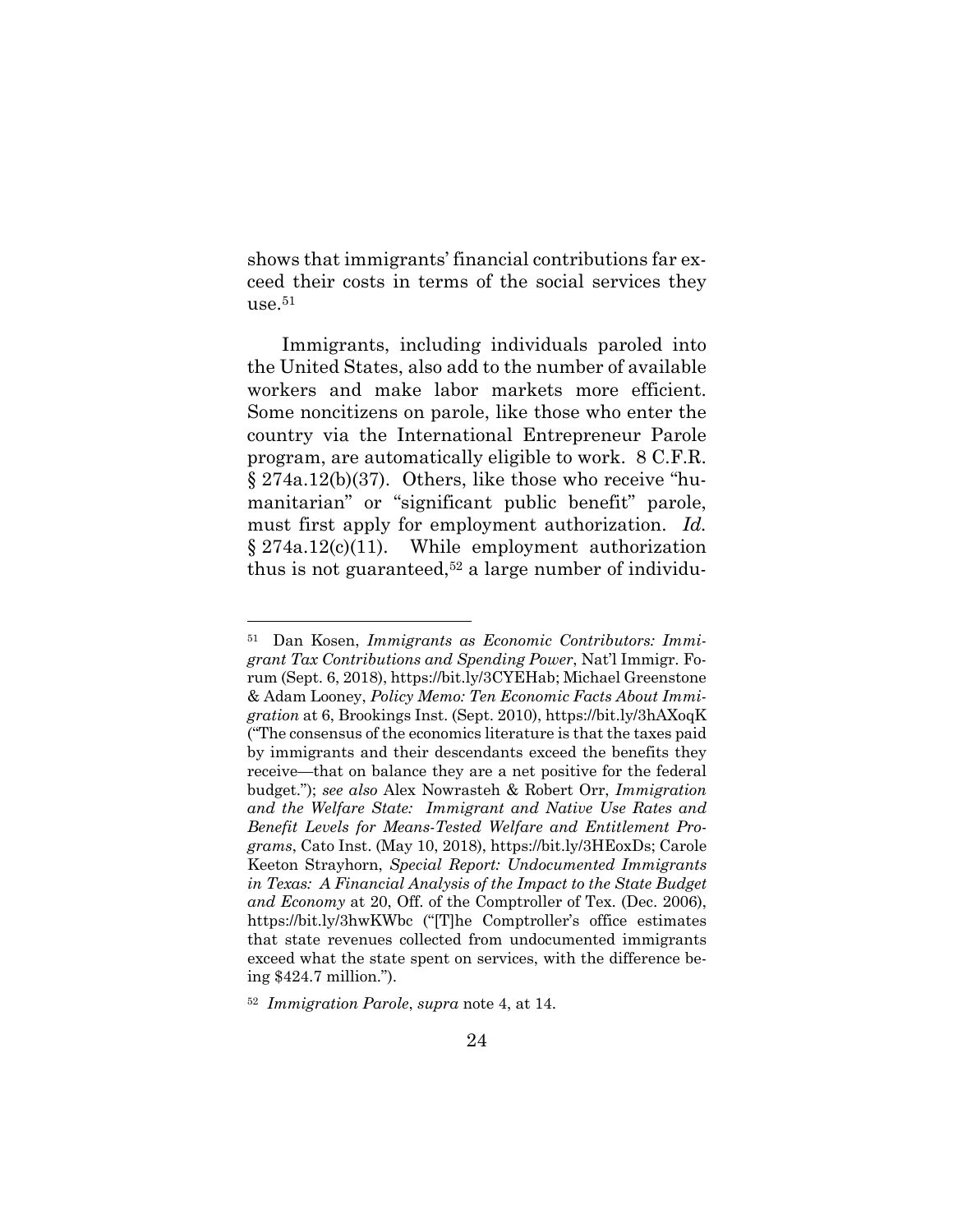als on parole participate in the workforce after entering the United States. From fiscal years 2012 to 2015, for example, more than one million noncitizens on parole received employment authorization documents.<sup>53</sup>

Additionally, a significant percentage of immigrants work in industries that are important to state economies and communities, such as farming, cleaning and maintenance, and home health care.<sup>54</sup> In California, for instance, 6.6 million immigrant workers comprised 33 percent of the labor force in 2018.55 Immigrants continued to play an important role in the labor force during the Covid-19 pandemic, putting their lives at risk by working at high rates in essential sectors.<sup>56</sup> Immigrants also fill gaps in the labor market by taking important low-wage jobs that U.S.-born workers do not want and by moving around the country to work in markets experiencing labor shortages.<sup>57</sup>

<sup>53</sup> *USCIS Employment Authorization Documents Fiscal Year 2017 Report to Congress* at 7-19, Dep't of Homeland Sec. (Mar. 19, 2018), https://bit.ly/3sE9ntX (data for "advance parole" and "paroled in the public interest").

<sup>54</sup> Arloc Sherman et al., *Immigrants Contribute Greatly to U.S. Economy, Despite Administration's "Public Charge" Rule Rationale*, Ctr. on Budget and Pol'y Priorities (Aug. 15, 2019), https://bit.ly/3C5Z84F.

<sup>55</sup> *Immigrants in California* at 2, Am. Immigr. Council (Aug. 6, 2020), https://bit.ly/3ih0rET.

<sup>56</sup> Giovanni Peri & Justin C. Wiltshire, *The Role of Immigrants as Essential Workers During the Covid-19 Pandemic*, U.C. Davis, Glob. Migration Ctr. (Apr. 27, 2020), https://bit.ly/3Jrr2uV.

<sup>57</sup> Sherman, *supra* note 55; see Jenny Minier, *Immigrants Benefit the Community and Economy*, Univ. of Ky., Ctr. for Equal.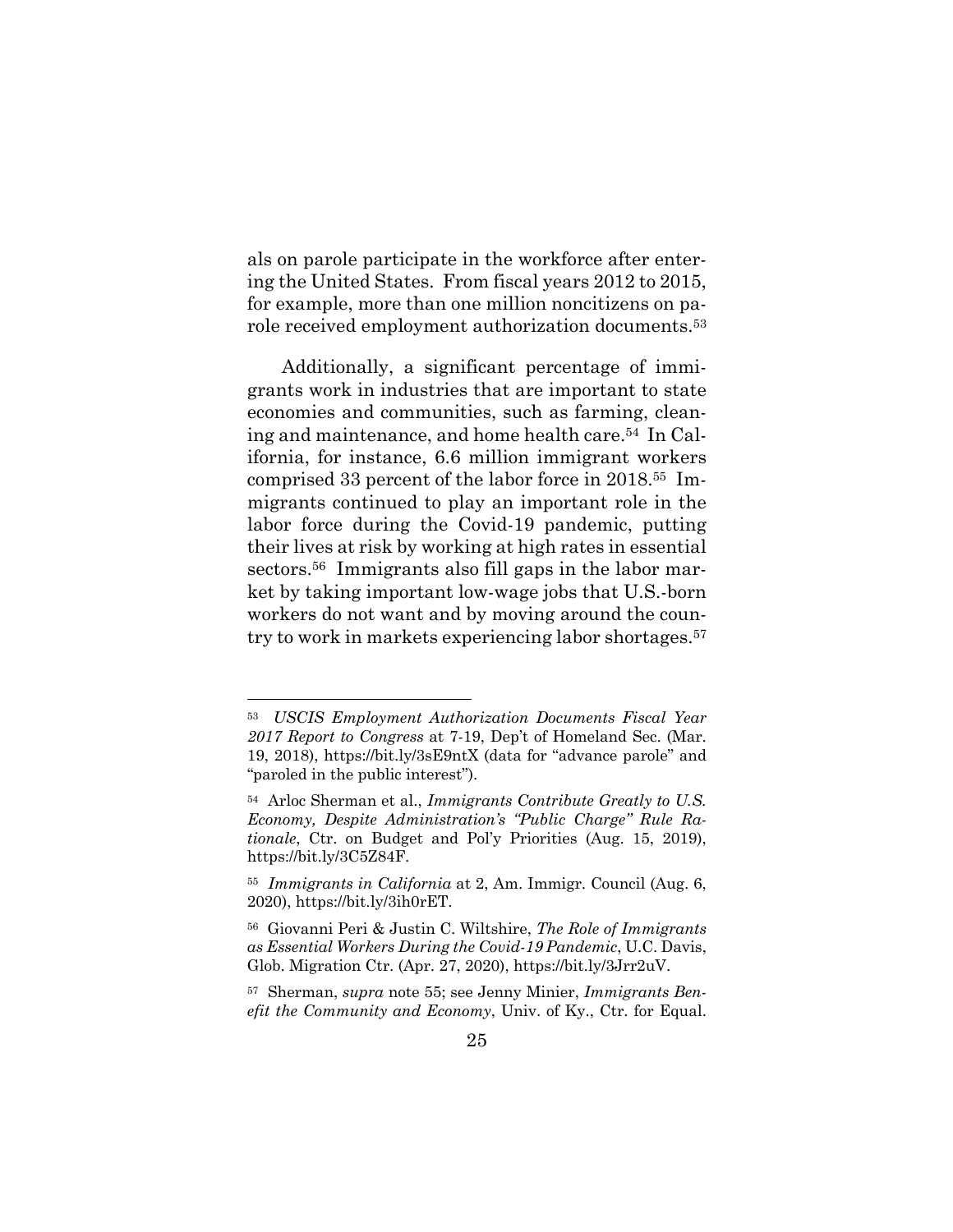In addition to participating in the labor force, immigrants create jobs for U.S.-born workers by starting businesses. Studies, including a recent one from the Kellogg School of Management at Northwestern University, have found that immigrants are more likely than U.S.-born individuals to start businesses, and that they "create more jobs than they take."58 In 2019 alone, more than 3.2 million immigrants nationwide operated their own businesses.59 And, in 2017, immigrants owned nearly half of the small businesses in New York City, employed nearly half a million New Yorkers, and contributed \$195 billion to the city's gross domestic product.<sup>60</sup>

In addition to their economic contributions, immigrants make our communities safer. Respondents and their amici States worry that immigrants who would have been subject to MPP will commit crimes

and Soc. Just. (Sept. 2017), https://bit.ly/3sE3HQG; Pia Orrenius, *Benefits of Immigration Outweigh the Costs*, The Catalyst, George W. Bush Inst. (Spring 2016), https://bit.ly/3MgUIfS.

<sup>58</sup> Pierre Azoulay et al., *Immigrants to the U.S. Create More Jobs than They Take*, Kellogg Sch. of Mgmt. at Northwestern Univ. (Oct. 5, 2020), https://bit.ly/35KLlEh (internal quotations omitted); see *Value Added: Immigrants Create Jobs and Businesses, Boost Wages of Native-Born Workers*, Am. Immigr. Council (Jan. 1, 2012), https://bit.ly/3KaBuXp.

<sup>59</sup> *Immigrants and the Economy in the United States of America*, New Am. Econ., https://bit.ly/3MZwmrw.

<sup>60</sup> Lena Afridi & Diana Drogaris, *The Forgotten Tenants: New York City's Immigrant Small Business Owners* at 3, Ass'n for Neighborhood & Hous. Dev. (Mar. 6, 2019), https://bit.ly/3tms9F7.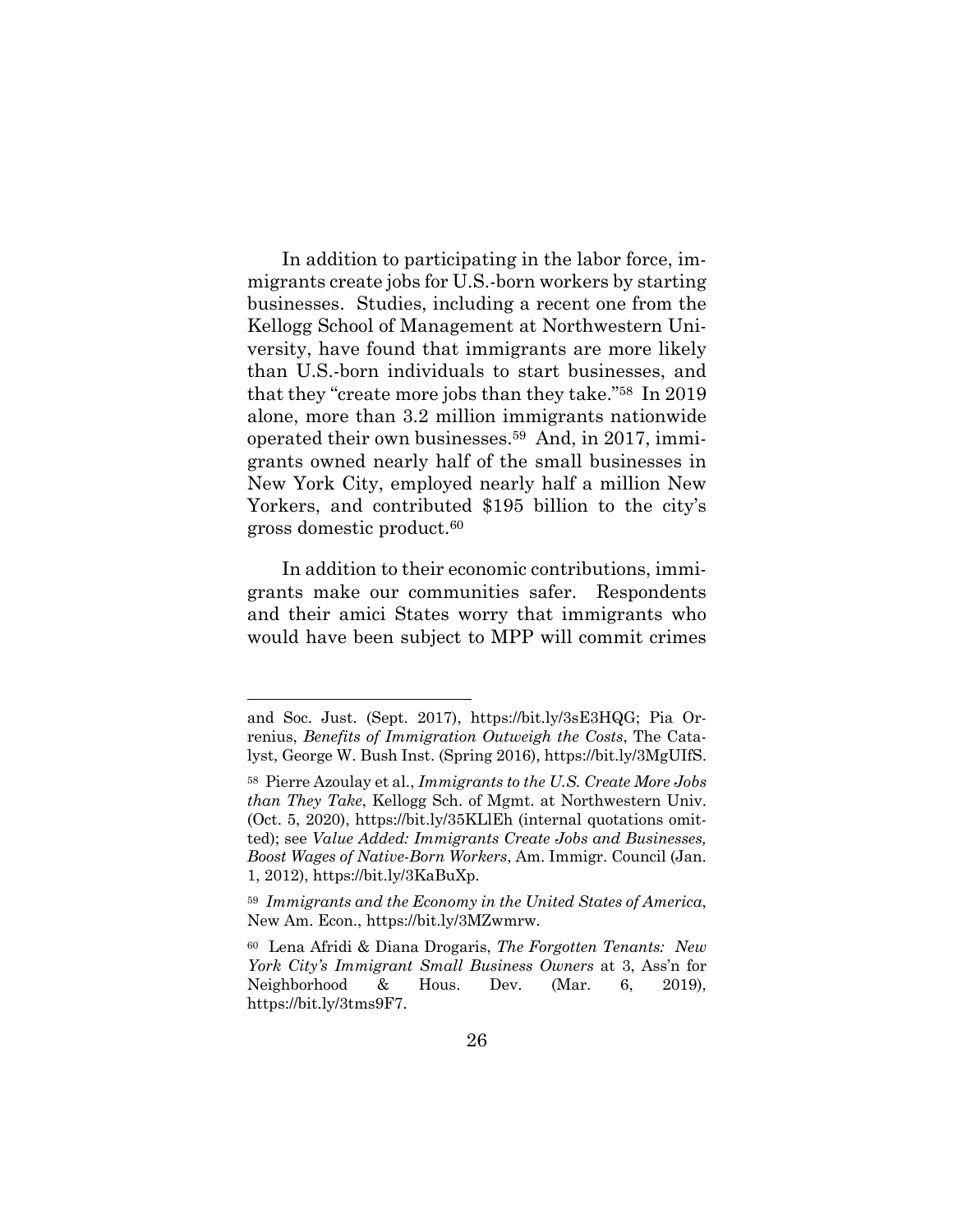once paroled into the United States.61 But research shows the opposite. Studies have repeatedly shown that immigrants commit significantly less crime than U.S.-born residents.62 In Texas, for instance, the criminal conviction rate for noncitizens without legal status was 45% lower in 2018 than the rate for nativeborn Americans.63 In fact, increased migration often corresponds with drops in crime rates in local communities.64 For example, analyses of major cities such as New York, Chicago, Miami, and El Paso have shown that the rates of violent crime are lower in areas with more immigrants.65 This makes particular sense in the context of individuals on immigration parole, as

<sup>61</sup> Tex. C.A. Br. 15, 20-22; Ind. C.A. Br. 1.

<sup>62</sup> *See, e.g.*, Kristin F. Butcher & Anne Morrison Piehl, *Why are Immigrants' Incarceration Rates so Low? Evidence on Selective Immigration, Deterrence, and Deportation* at 24, Nat'l Bureau of Econ. Rsch. (July 2007), https://bit.ly/3MuifKD; Ramiro Martinez Jr. & Matthew T. Lee, *On Immigration and Crime*, 1 Crim. Just. 485, 514-15 (2000), https://bit.ly/3MiN4Sb.

<sup>63</sup> Alex Nowrasteh et al., *Illegal Immigration and Crime in Texas* at 4, Cato Inst. (Oct. 13, 2020), https://bit.ly/35NzqGb; see Michael T. Light et al., *Comparing Crime Rates between Undocumented Immigrants, Legal Immigrants, and Native-born U.S. Citizens in Texas*, 117 Proceedings of the Nat'l Acad. of Scis. of the U.S.A. 32340, 32345 (Oct. 2020).

<sup>64</sup> Chiraag Bains, *Commentary: How Immigrants Make Communities Safer*, The Marshall Project (Feb. 28, 2017), https://bit.ly/3IxGuVH.

<sup>65</sup> *Ibid.* (citing analyses); see Robert Adelman et al., *Urban Crime Rates and the Changing Face of Immigration: Evidence Across Four Decades*, 15 J. of Ethnicity in Crim. Just. 52, 70 (2017) (finding immigrants in urban areas less likely to commit crime than U.S.-born residents).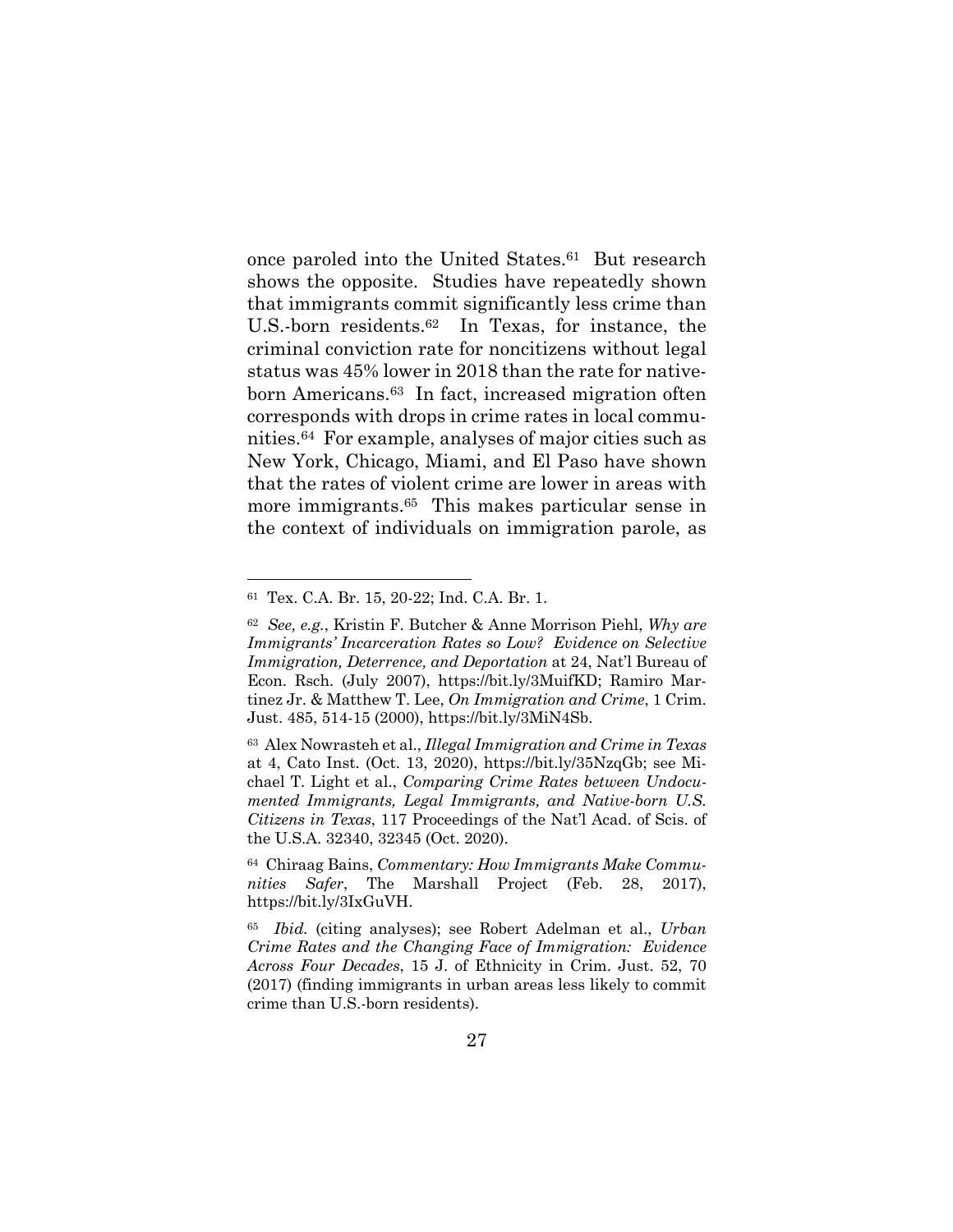immigration officials may revoke parole if an individual commits a crime.<sup>66</sup>

Beyond depriving them of members of their communities who might have migrated absent the order restoring MPP, the court of appeals' decision more broadly threatens the amici States by creating a significant risk that the many parole programs on which they and their residents have relied will be cast aside. See *supra* Section I.C. The States rely on the federal government to operate these programs (which includes granting parole in the first instance and then monitoring recipients and, as appropriate, granting additional terms of parole). If these programs were undermined or annulled, the lives of many amici State residents, upon whom amici States themselves depend, could be upended.

To take one example, parole was momentous for the family of Rudolpho Panaglima, who was 13 years old when he joined a Filipino guerilla unit working secretly with the U.S. army during World War II.<sup>67</sup> He snuck past Japanese forces to bring information, food, and medicine to U.S. soldiers.<sup>68</sup> He eventually moved to the Washington, D.C. area with his wife, and waited for two decades for his two sons to obtain visas.<sup>69</sup> When Panaglima was in his late 80s, his sons

<sup>66</sup> See *Matter of H-N-*, 22 I. & N. Dec. 1039, 1049 (B.I.A. 1999).

<sup>67</sup> Associated Press, *New Program Reunites Filipino World War II Vets with Family*, Star Advertiser (June 9, 2016), https://bit.ly/3ImAcYe.

<sup>68</sup> *Ibid.*

<sup>69</sup> *Ibid.*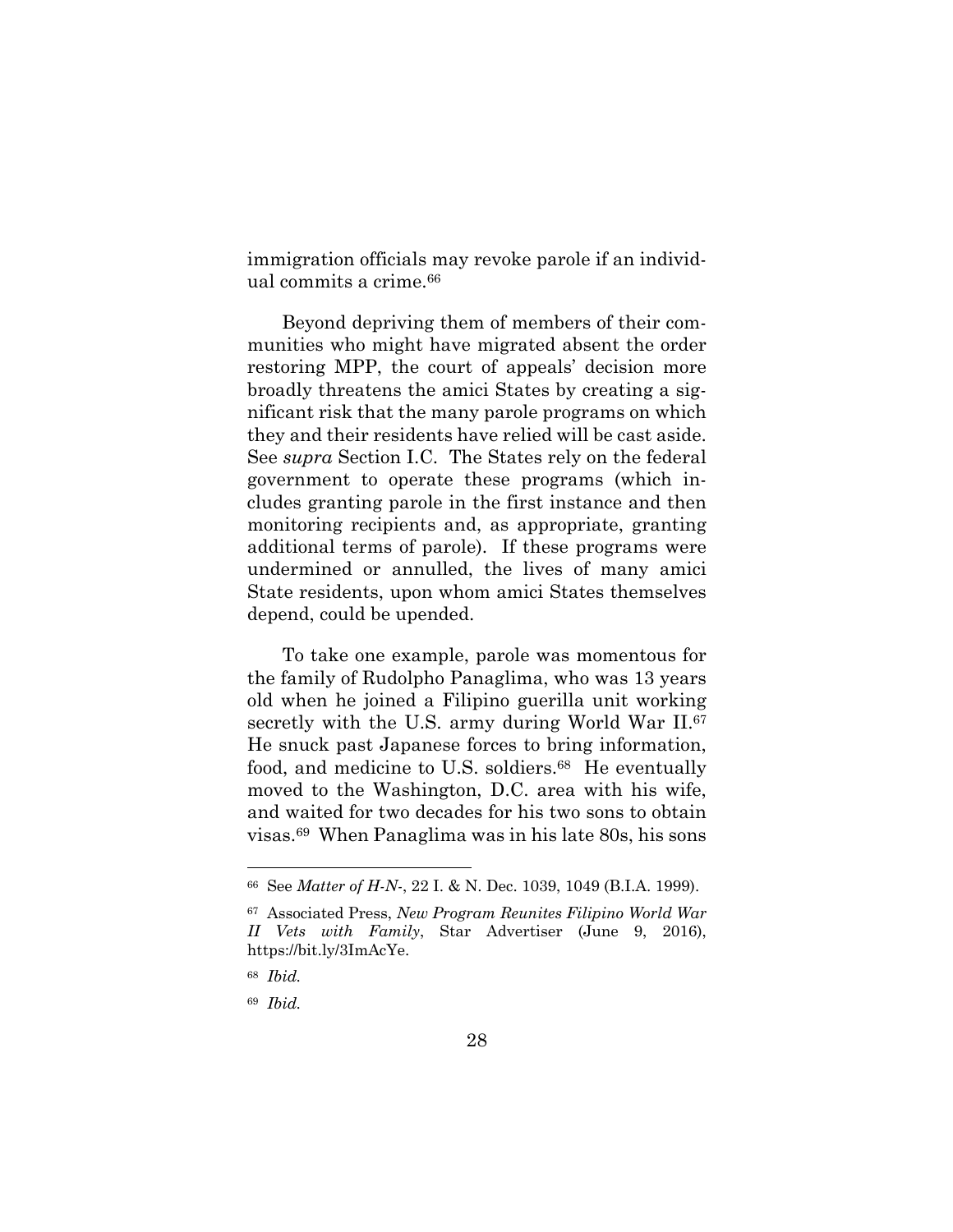were allowed to enter the United States through the Filipino World War II Veterans Parole program to care for their elderly parents.<sup>70</sup>

As another example, the life-changing impact of parole manifested very recently for two families fleeing Russian aggression in Ukraine.<sup>71</sup> Vira Krasiuk escaped Russian attacks in the besieged city of Mykolaiv with her family.<sup>72</sup> After escaping to Moldova, Krasiuk and her family were able to reach Mexico by plane and then entered the United States at the San Ysidro, California port of entry after they were granted humanitarian parole.<sup>73</sup> Two relatives, one of whom is a child, of California resident Maryna Sokolovska's also obtained parole after making it to San Ysidro from the battle zone outside Kyiv.<sup>74</sup> "'It was crazy, she was so afraid,' Sokolovska said of her cousin. 'She was saying they had run out of food.'"<sup>75</sup> These are just a few of the many families whose lives have been transformed through grants of parole.

#### \* \* \*

In requiring the executive branch to continue MPP, the court of appeals ignored Congress's broad

<sup>70</sup> *Ibid.*

<sup>71</sup> Daina Beth Solomon & Dasha Afanasieva, *U.S. Lets Ukrainians Fleeing War into United States from Mexico*, Reuters (Mar. 17, 2022), https://reut.rs/3KTzTpl.

<sup>72</sup> *Ibid.*

<sup>73</sup> *Ibid.*

<sup>74</sup> *Ibid.*

<sup>75</sup> *Ibid.*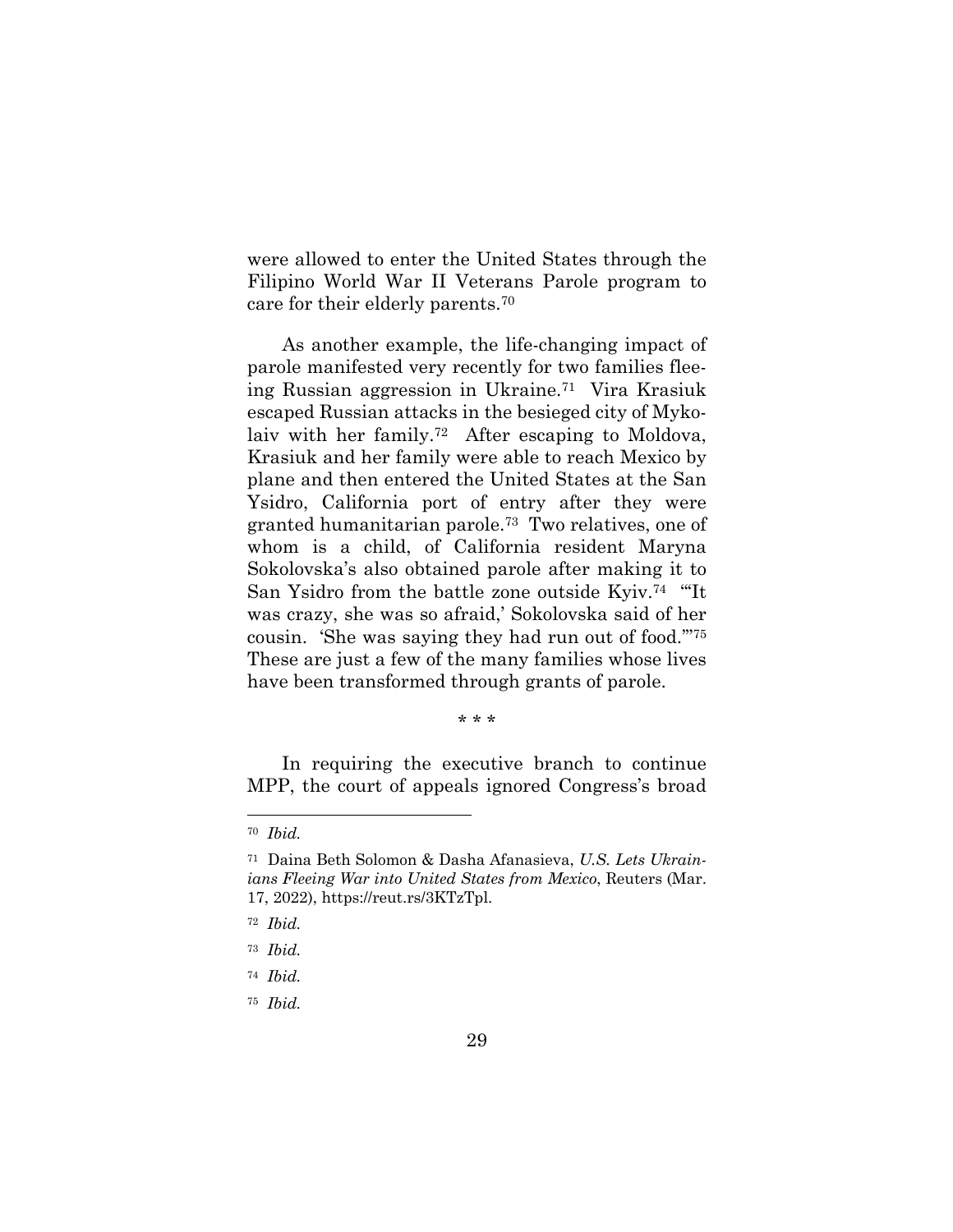grant of parole authority to the executive branch and the consistent practice across presidential administrations of paroling large numbers of noncitizens on a programmatic basis. This decision, if affirmed by this Court, will undermine the executive branch's discretion to parole noncitizens in a variety of contexts including when violence and social upheaval uproots individuals from their native countries. And allowing the decision to stand will rob the amici States, and the United States at large, of the invaluable contributions conferred by many immigrants who have made our nation their home.

#### **CONCLUSION**

The judgment of the court of appeals should be reversed.

Respectfully submitted,

|                     | <b>KWAME RAOUL</b>         |
|---------------------|----------------------------|
|                     | <b>Attorney General</b>    |
|                     | <i>State of Illinois</i>   |
|                     | <b>JANE ELINOR NOTZ*</b>   |
|                     | Solicitor General          |
|                     | <b>ALEX HEMMER</b>         |
|                     | Deputy Solicitor General   |
|                     | PRIYANKA GUPTA             |
|                     | Assistant Attorney General |
|                     | 100 West Randolph Street   |
| * Counsel of Record | Chicago, Illinois 60601    |
|                     | $(312) 814 - 5376$         |
| <b>MARCH 2022</b>   | jane.notz@ilag.gov         |
|                     |                            |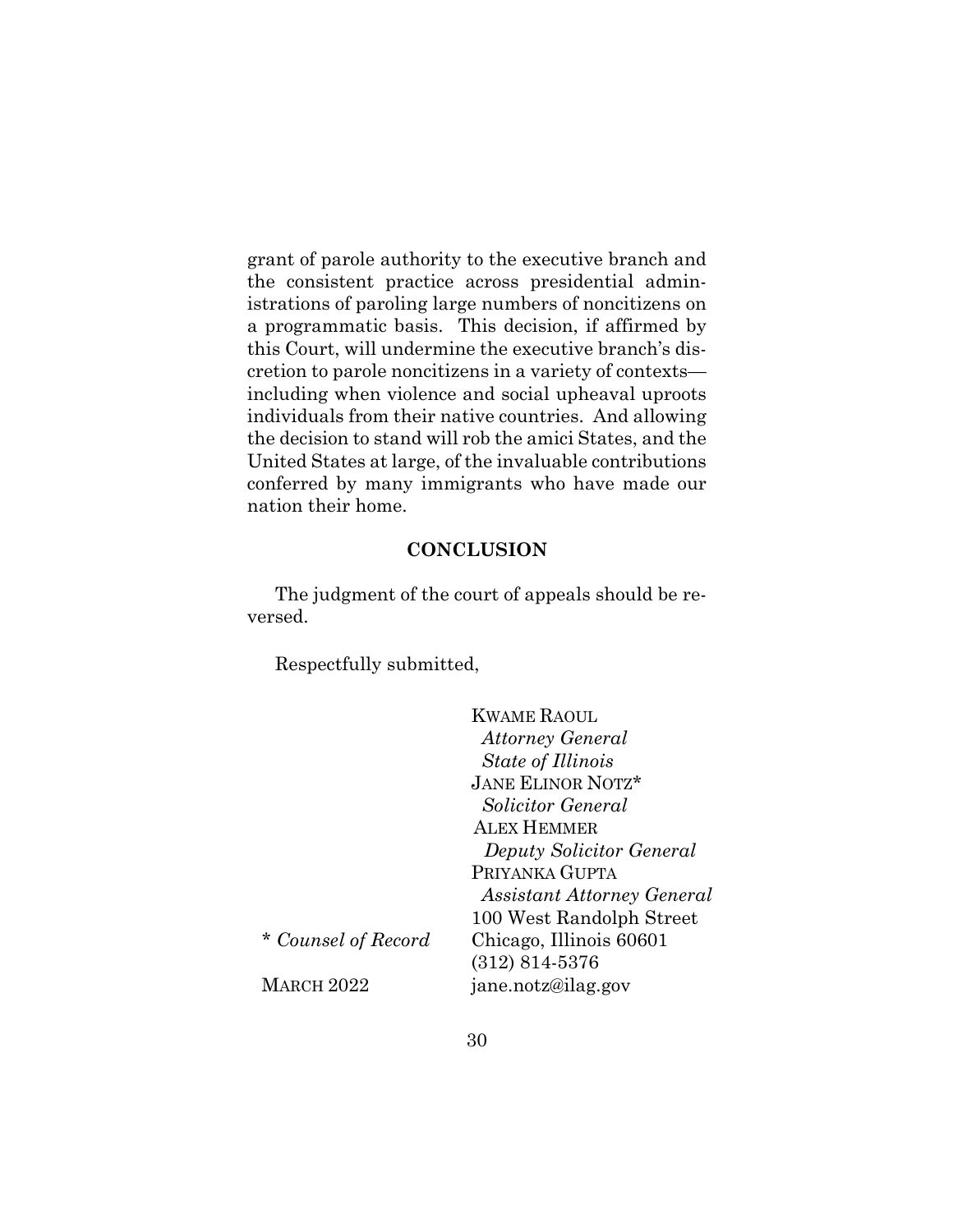ROB BONTA Attorney General of California

WILLIAM TONG Attorney General of Connecticut

KATHLEEN JENNINGS Attorney General of Delaware

KARL A. RACINE Attorney General of the District of Columbia

HOLLY T. SHIKADA Attorney General of Hawaii

AARON M. FREY Attorney General of Maine

BRIAN E. FROSH Attorney General of Maryland

MAURA HEALEY Attorney General of Massachusetts

DANA NESSEL Attorney General of Michigan

KEITH ELLISON Attorney General of Minnesota

AARON D. FORD Attorney General of Nevada